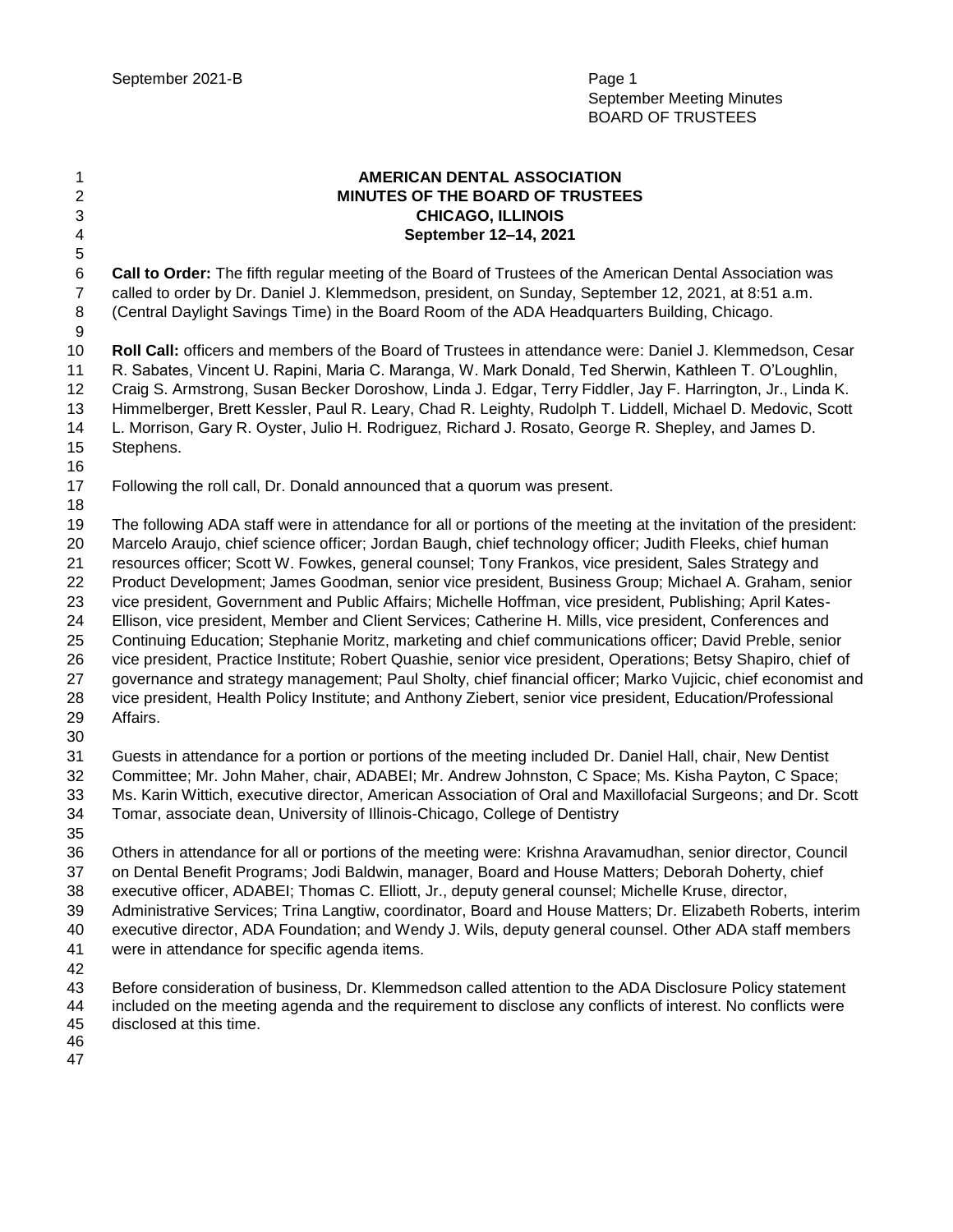| $\mathbf{1}$                       | Preliminary                                                                                                                                                                                                   |
|------------------------------------|---------------------------------------------------------------------------------------------------------------------------------------------------------------------------------------------------------------|
| $\overline{c}$                     |                                                                                                                                                                                                               |
| $\mathsf 3$                        | <b>Approval of Agenda and Consent Items</b>                                                                                                                                                                   |
| $\overline{\mathbf{4}}$            |                                                                                                                                                                                                               |
| $\mathbf 5$<br>6<br>$\overline{7}$ | Approval of Agenda. Before requesting approval of the agenda, Dr. Klemmedson asked if there were any<br>items of new business. No items of new business were proposed. On vote, the Board adopted the agenda. |
| 8                                  |                                                                                                                                                                                                               |
| 9                                  | <b>B-85-2021. Resolved,</b> that the agenda be approved as the official order of business for the current                                                                                                     |
| 10                                 | meeting of the Board of Trustees except that the President may alter the order of the agenda when                                                                                                             |
| 11                                 | necessary to expedite business.                                                                                                                                                                               |
| 12                                 |                                                                                                                                                                                                               |
| 13                                 | Approval of Consent Calendar. Dr. Klemmedson reviewed the list of proposed consent items; the following                                                                                                       |
| 14                                 | items were removed from consent.                                                                                                                                                                              |
| 15                                 |                                                                                                                                                                                                               |
| 16                                 | Report on Membership Goal of Common Ground 2025<br>$\bullet$                                                                                                                                                  |
| 17                                 | Report of the Senior Vice President, Education and Professional Affairs: Reauthorization of the<br>$\bullet$                                                                                                  |
| 18<br>19                           | Admission Test for Dental Hygiene Steering Committee (Dr. Ziebert) (Res. B-91)                                                                                                                                |
| 20                                 | Before taking action on the Consent Calendar Resolution, the Board was informed that the Report of the                                                                                                        |
| 21                                 | Liaison to American Dental Political Action Committee listed on the Consent Calendar was not submitted in                                                                                                     |
| 22                                 | time for the September Board meeting and would not be taken up at this meeting. The amended consent                                                                                                           |
| 23                                 | calendar was adopted by the Board of Trustees.                                                                                                                                                                |
| 24<br>25                           |                                                                                                                                                                                                               |
| 26                                 | B-84-2021. Resolved, that the resolutions contained on the Consent Calendar for Board of Trustees<br>consideration, as amended, be approved and reports be filed.                                             |
| 27                                 |                                                                                                                                                                                                               |
| 28                                 |                                                                                                                                                                                                               |
| 29                                 | Reports of Standing Committees of the Board of Trustees                                                                                                                                                       |
| 30                                 |                                                                                                                                                                                                               |
| 31                                 | Report of the Audit Committee: On behalf of the Committee, Dr. Jay Harrington, chair, presented the report                                                                                                    |
| 32                                 | of the Audit Committee's August 25, 2021, meeting. The report identified major topics discussed, reports                                                                                                      |
| 33                                 | received and actions taken.                                                                                                                                                                                   |
| 34<br>35                           | Report of the Budget and Finance Committee: On behalf of the Committee, Dr. George Shepley, chair,                                                                                                            |
| 36                                 | presented the report of the Budget and Finance Committee's August 30, 2021, meeting. The report identified                                                                                                    |
| 37                                 | major topics discussed, reports received and actions taken. Dr. Shepley moved Resolutions B-100, B-101                                                                                                        |
| 38                                 | and B-102 with the Committee's recommendation to adopt; on vote Resolutions B-100, B-101 and B-102                                                                                                            |
| 39                                 | were adopted en bloc.                                                                                                                                                                                         |
| 40                                 |                                                                                                                                                                                                               |
| 41                                 | <b>Enhanced CDT Code Request for Reserve Funding</b>                                                                                                                                                          |
| 42                                 |                                                                                                                                                                                                               |
| 43                                 | B-100-2021. Resolved, that the ADA Board of Trustees approve funding from reserves for up to                                                                                                                  |
| 44<br>45                           | \$1.5M to finance the cost of development and implementation of an enhanced CDT Code to support<br>an electronic health record and cost-effective data analysis mechanisms, with yearly updates on            |
| 46                                 | progress.                                                                                                                                                                                                     |
| 47                                 |                                                                                                                                                                                                               |
| 48                                 | <b>Posting of Quarterly Financial Statements</b>                                                                                                                                                              |
| 49                                 |                                                                                                                                                                                                               |
| 50                                 | <b>B-101-2021. Resolved</b> , that the ADA quarterly financial statements as of December 31, 2020, March                                                                                                      |
| 51                                 | 31, 2021 and June 30, 2021 be filed and posted in the appropriate delegates section.                                                                                                                          |
| 52                                 |                                                                                                                                                                                                               |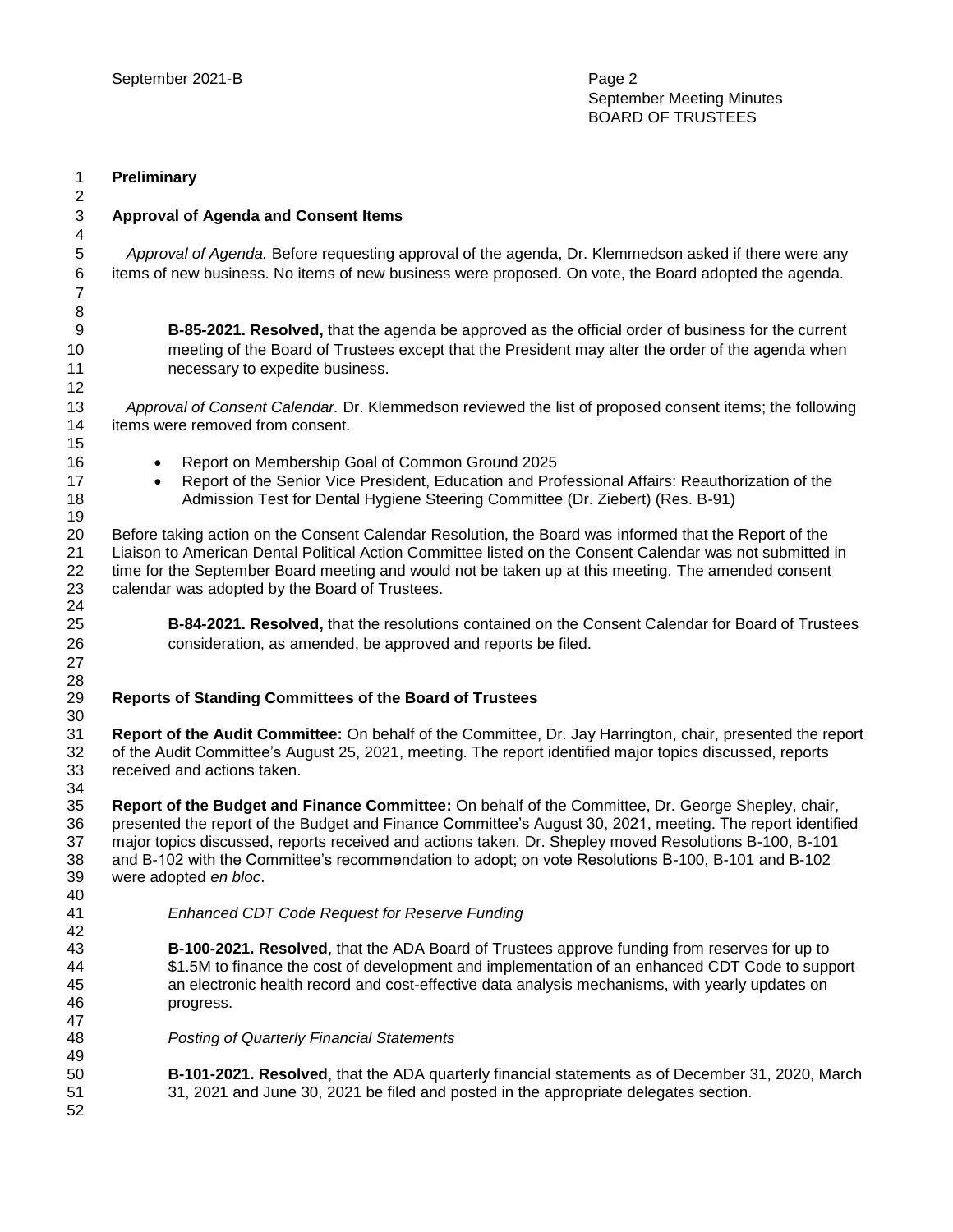- *Investment Rebalancing*
- 

 **B-102-2021. Resolved**, that the Board approves the transfer of the projected tranche funding of \$5.675 million to the ADA operating account from reserves, and be it further

 **Resolved**, that the Budget and Finance Committee continue to review the reserve spending needs and rebalancing strategy in the first quarter of 2022.

 *Request for Funding: Dental Public Health Residency Program: Opportunity to Partner with University of Illinois-Chicago College of Dentistry* (UIC)*:* Dr. Scott Tomar, associate dean, UIC, presented the Board with the request for funding for a CODA-accredited Advanced Education program in dental public health affiliated with University of Illinois-Chicago, College of Dentistry. Following the report, Resolution B-90 was presented for the Board's consideration. A motion was made to postpone definitely consideration of B-90 until the February Board meeting. On vote, the motion to postpone was not adopted. On vote, Resolution B-90 was adopted by the Board of Trustees.

- **B-90-2021. Resolved**, that the ADA enter a negotiation with the University of Illinois-Chicago College 17 of Dentistry in order to explore the possibility of a CODA-accredited Advanced Education Program in Dental Public Health, where ADA would provide an educational experience up to two days per week as part of the academic school year in areas of dental public health research and/or dental public health policy advocacy, and be it further
- **Resolved**, that the ADA contribute \$100,000 per year for three years to support the establishment of the Advanced Education Program in Dental Public Health in collaboration with the University of Illinois-Chicago College of Dentistry, Department of Public Health upon the successful completion of a negotiated agreement.

  *Report on the Status of the 2021 Board Contingency.* A Board Contingency Fund of \$700,000 was authorized in the 2021 budget. The Board of Trustees has not approved any new funding requests for this meeting, which leaves the balance of the 2021 Board Contingency Fund at \$539,000. 

 **Report of the Business Innovation Committee:** On behalf of the Committee, Dr. Jay Harrington, chair, presented the report of the Committee's August 30, 2021, meeting. The report identified major topics discussed, reports received and actions taken. 

 **Report of the Compensation Committee:** On behalf of the Compensation Committee, Dr. Linda Himmelberger, chair, presented the report of the Committee's August 18, 2021, meeting. The report identified major topics discussed, reports received and actions taken.

 **Report of the Diversity and Inclusion Committee:** On behalf of the Diversity and Inclusion Committee, Dr. Julio H. Rodriguez, chair, presented the report of the Committee's August 23, 2021, meeting. The report identified major topics discussed and reports received. Dr. Rodriguez moved Resolution B-99; on vote Resolution B-55 was adopted by the Board of Trustees.

- **B-99-2021. Resolved**, that B-20-2015, Expanding the Diversity and Inclusion Committee (*Trans*.2015:141), be amended as follows (new language underscored); deletions stricken):
- **Resolved**, that the Committee on Diversity and Inclusion be authorized to use non-voting consultants who are representatives of the following organizations: American Association of 49 Women Dentists, Hispanic Dental Association, National Dental Association, and Society of American Indian Dentists, other diverse dental associations as appropriate, and select Large **Group Practices.**,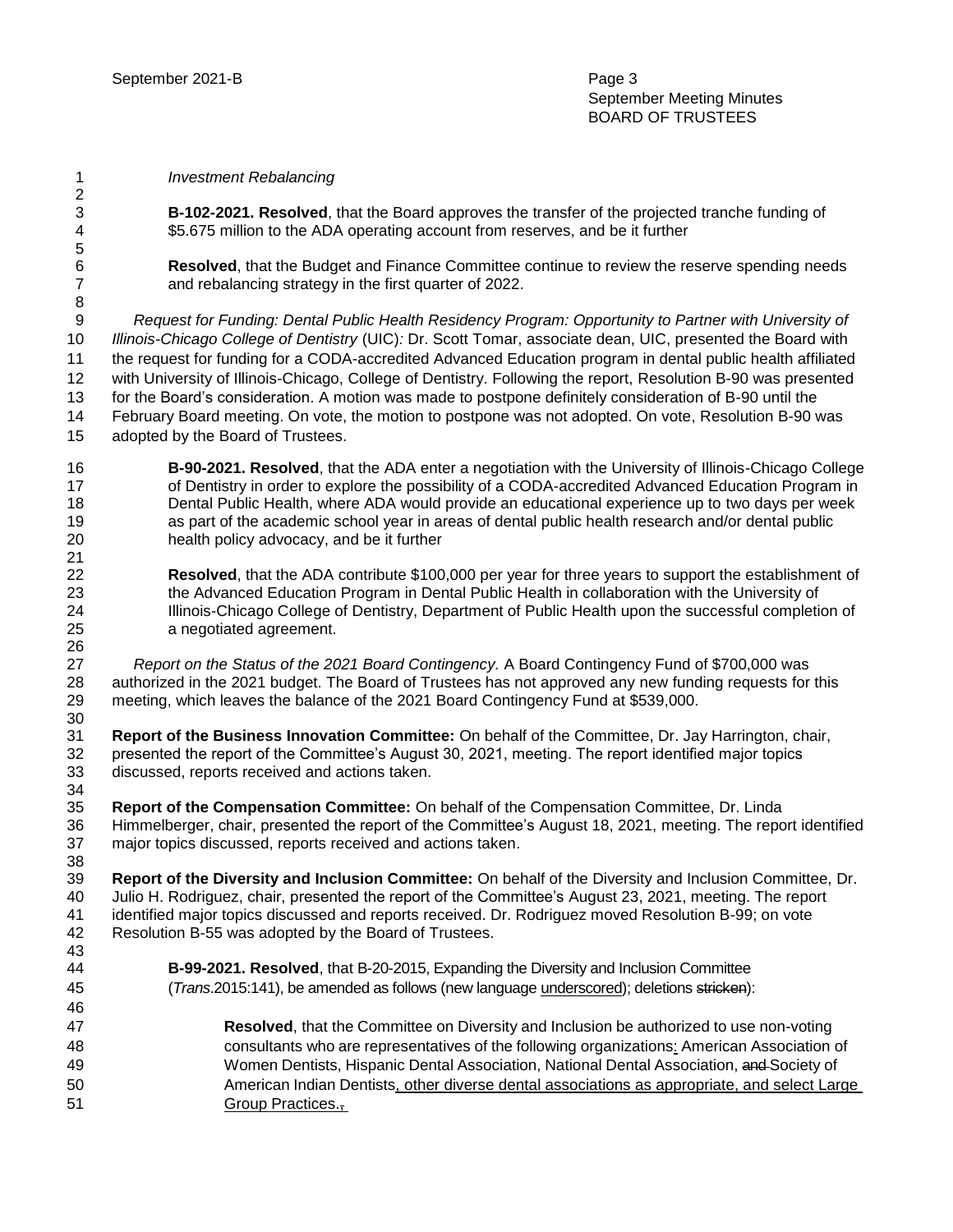| 1                                                              | and be it further                                                                                                                                                                                                                                                                                                                                                                                                                                                                                                                                                                                                                                                                                                                                                                                                                                                                                                                                    |  |  |  |  |
|----------------------------------------------------------------|------------------------------------------------------------------------------------------------------------------------------------------------------------------------------------------------------------------------------------------------------------------------------------------------------------------------------------------------------------------------------------------------------------------------------------------------------------------------------------------------------------------------------------------------------------------------------------------------------------------------------------------------------------------------------------------------------------------------------------------------------------------------------------------------------------------------------------------------------------------------------------------------------------------------------------------------------|--|--|--|--|
| $\overline{c}$<br>$\sqrt{3}$<br>$\overline{\mathbf{4}}$        | Resolved, that \$18,000 be appropriated to fund travel, per diem and lodging for these-<br>consultants.                                                                                                                                                                                                                                                                                                                                                                                                                                                                                                                                                                                                                                                                                                                                                                                                                                              |  |  |  |  |
| 5<br>$\,6$<br>$\boldsymbol{7}$<br>$\,8\,$<br>9                 | Report of the Governance Committee: On behalf of the Governance Committee, Dr. Linda Himmelberger,<br>chair, presented the report of the Committee's August 26, 2021, meeting. The report identified major topics<br>discussed, reports received and actions taken. Dr. Himmelberger moved Resolution B-97; on vote Resolution<br>B-97 was adopted by the Board of Trustees.                                                                                                                                                                                                                                                                                                                                                                                                                                                                                                                                                                         |  |  |  |  |
| 10<br>11<br>12<br>13                                           | B-97-2021. Resolved, that the Organization and Rules of the Board of Trustees regarding the Terms<br>of Emergency Succession Plan, paragraph 1 be amended as follows (additions underscored,<br>deletions stricken):                                                                                                                                                                                                                                                                                                                                                                                                                                                                                                                                                                                                                                                                                                                                 |  |  |  |  |
| 14<br>15<br>16<br>17                                           | Terms of Emergency Succession Plan: Immediately upon the declaration by the President of a<br>vacancy in the Executive Director position or the absence of the Executive Director when he or she is<br>unable to perform the duties of the position for an extended or indefinite period of time:                                                                                                                                                                                                                                                                                                                                                                                                                                                                                                                                                                                                                                                    |  |  |  |  |
| 18<br>19<br>20<br>21<br>22<br>23<br>24<br>25<br>26             | The Senior Vice President Education/Professional Affairs shall assume the position of interim<br>1.<br>Executive Director. In the event the Senior Vice President Education/Professional Affairs is<br>unable or unwilling to assume the role of interim Executive Director, the Chief of Governance<br>Senior Vice President Practice Institute shall automatically assume that position. In the event<br>both the Senior Vice President Education/Professional Affairs and the Chief of Governance<br>Senior Vice President Practice Institute are unable or unwilling to assume the role of interim<br>Executive Director, the Vice President, Science Institute shall automatically assume that<br>position. The Board shall reassess the line of succession annually.                                                                                                                                                                           |  |  |  |  |
| 27<br>28<br>29                                                 | Dr. Himmelberger moved Resolution B-98; on vote Resolution B-98 was adopted by the Board of<br>Trustees.                                                                                                                                                                                                                                                                                                                                                                                                                                                                                                                                                                                                                                                                                                                                                                                                                                             |  |  |  |  |
| 30<br>31<br>32<br>33                                           | B-98-2021. Resolved, that the following language entitled Initial "Presidential Leadership<br>Appointments" be added to the Organization and Rules of the Board of Trustees ("the Board Rules")<br>by placing it at the end of the section of the Board Rules entitled "Rules of Procedure" (following the<br>passage entitled "Embargoed Resolutions) on page 6, and be it further                                                                                                                                                                                                                                                                                                                                                                                                                                                                                                                                                                  |  |  |  |  |
| 34<br>35<br>36                                                 | Resolved, that the Governance Committee is authorized to make conforming changes to the<br>Organization and Rules of the Board of Trustees to effect these changes.                                                                                                                                                                                                                                                                                                                                                                                                                                                                                                                                                                                                                                                                                                                                                                                  |  |  |  |  |
| 37<br>38<br>39<br>40<br>41<br>42<br>43<br>44<br>45<br>46<br>47 | Initial Presidential Leadership Appointments: The ADA President is required to make a<br>number of appointments and nominations at the commencement of each term of the Board of<br>Trustees which begins at the adjournment of the annual session of the House of Delegates.<br>The ADA President should have no constraints on the ability to make the appointments and<br>nominations that are felt to be in the best interests of the Association. Those appointments<br>and nominations are officially announced at the commencement of the first meeting of the<br>Board of Trustees following the adjournment of the annual session. Without diluting or<br>diminishing the authority of the President to make such appointments and nominations, as<br>the leadership appointments and nominations decisions are being made by the President-<br>elect prior to installation as President, it is suggested that the following be considered: |  |  |  |  |
| 48<br>49<br>50<br>51<br>52                                     | 1. That the skills, experience and expertise required in the leadership positions being<br>filled by Presidential appointment or nomination be considered so that individuals<br>best suited for positions are appointed or nominated to those positions.                                                                                                                                                                                                                                                                                                                                                                                                                                                                                                                                                                                                                                                                                            |  |  |  |  |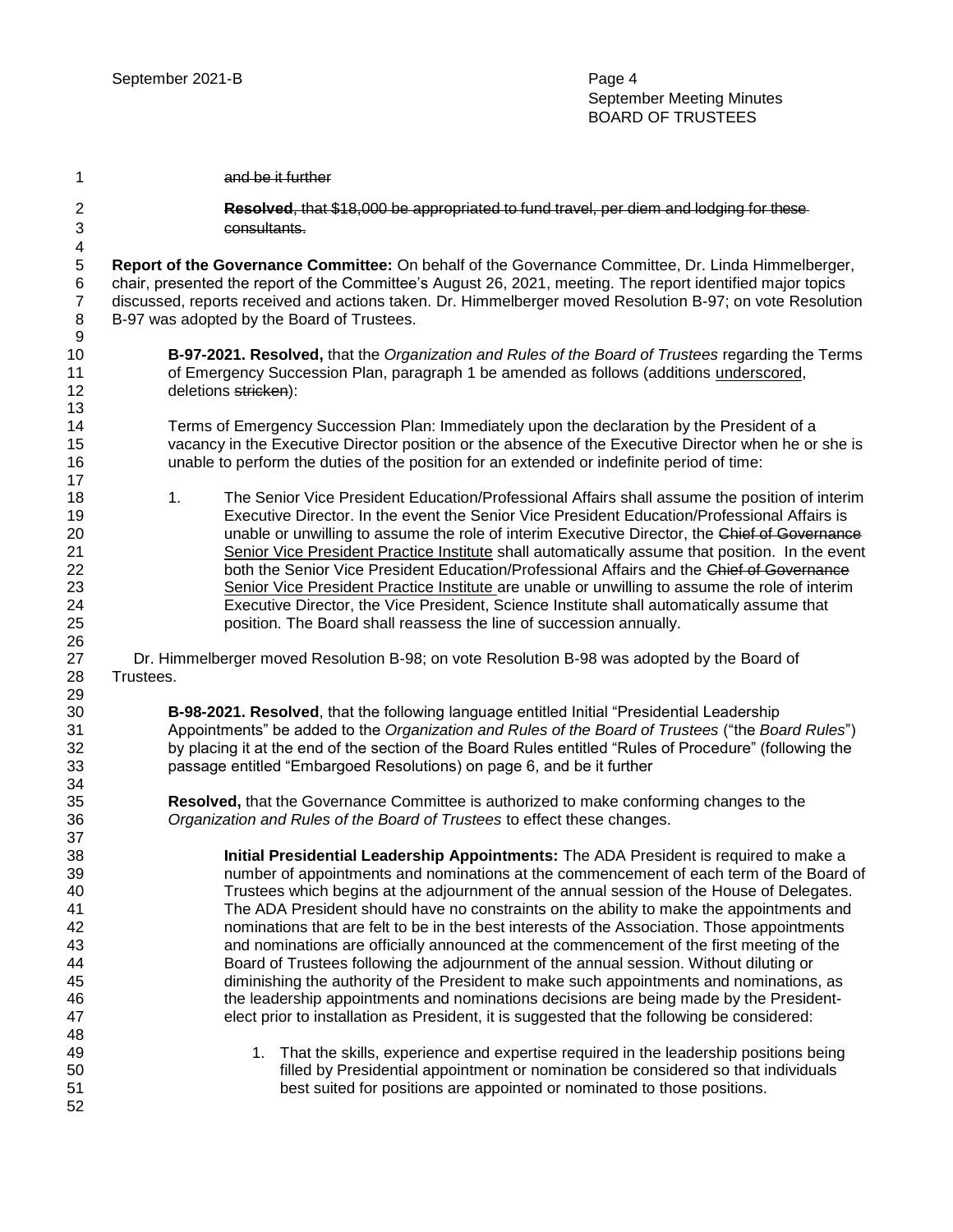September Meeting Minutes BOARD OF TRUSTEES

- 2. That the workload of each position filled and the overall workloads of the individuals being appointed or nominated to fill those positions be considered so that the time commitments and leadership responsibilities are, to the extent possible, equally dispersed among the members of the Board of Trustees.
- 3. That, to the extent possible, discussions concerning possible appointments and nominations be held with the individuals being considered for such appointments and nominations so that any factors unknown to the then President-elect can be disclosed and accounted for.
- 4. That, to the extent possible, decisions on appointments and nominations be **informally disclosed to the individuals receiving the appointments and nominations**  sufficiently in advance of the commencement of the effective date of the appointment or nomination to provide the individual appointed or nominated the opportunity to adjust their professional and personal schedules as needed to accommodate the commitments of the new positions they will assume.
- 18 18 5. That leadership assignments which entail meetings and travel before the end of the calendar year be distributed to the expected members of the next Board of Trustees thirty (30) days in advance of the first Board meeting after the House of Delegates.
- 6. A distribution of the leadership assignments will not be made to candidates for second vice president who are involved in a contested election for the position. The elected second vice president will receive the leadership assignments as a part of the agenda material distributed just prior to the commencement of the first Board meeting after the House of Delegates. To the extent that a second vice president candidate is not engaged in a contested election for the position, distribution of leadership assignments shall be made to that candidate in accordance with the immediately preceding paragraph.

 To the extent that a President-elect discloses information concerning appointments or nominations to leadership positions, individuals are admonished to refrain from using that disclosure as an opportunity to lobby for appointment or nomination to any particular position. Further, it should be remembered that the President is charged with using their best judgment in filling leadership positions and thus individuals should refrain from any public comment on the matters discussed, saving any comments or criticism for private communications with the President. Finally, it should be remembered that disclosures concerning presidential nominations and appointments are officially announced at the first Board of Trustees meeting of a term.

 **Report of the Pension Committee:** On behalf of the Committee, Dr. Ted Sherwin, chair, presented the report of the Committee's August 23, 2021, meeting. The report identified major topics discussed and actions taken.

- **Financial Goal**
- 

 **Report on Finance Goal of Common Ground 2025:** This report summarized the progress report on the financial goal of Common Ground: The ADA will be financially sustainable (consent calendar item).

**Report of the Advisory Committee on Annual Meetings: 2024 Annual Meeting Chair Nomination:** The

- Board of Trustees adopted the following resolution (consent calendar action).
-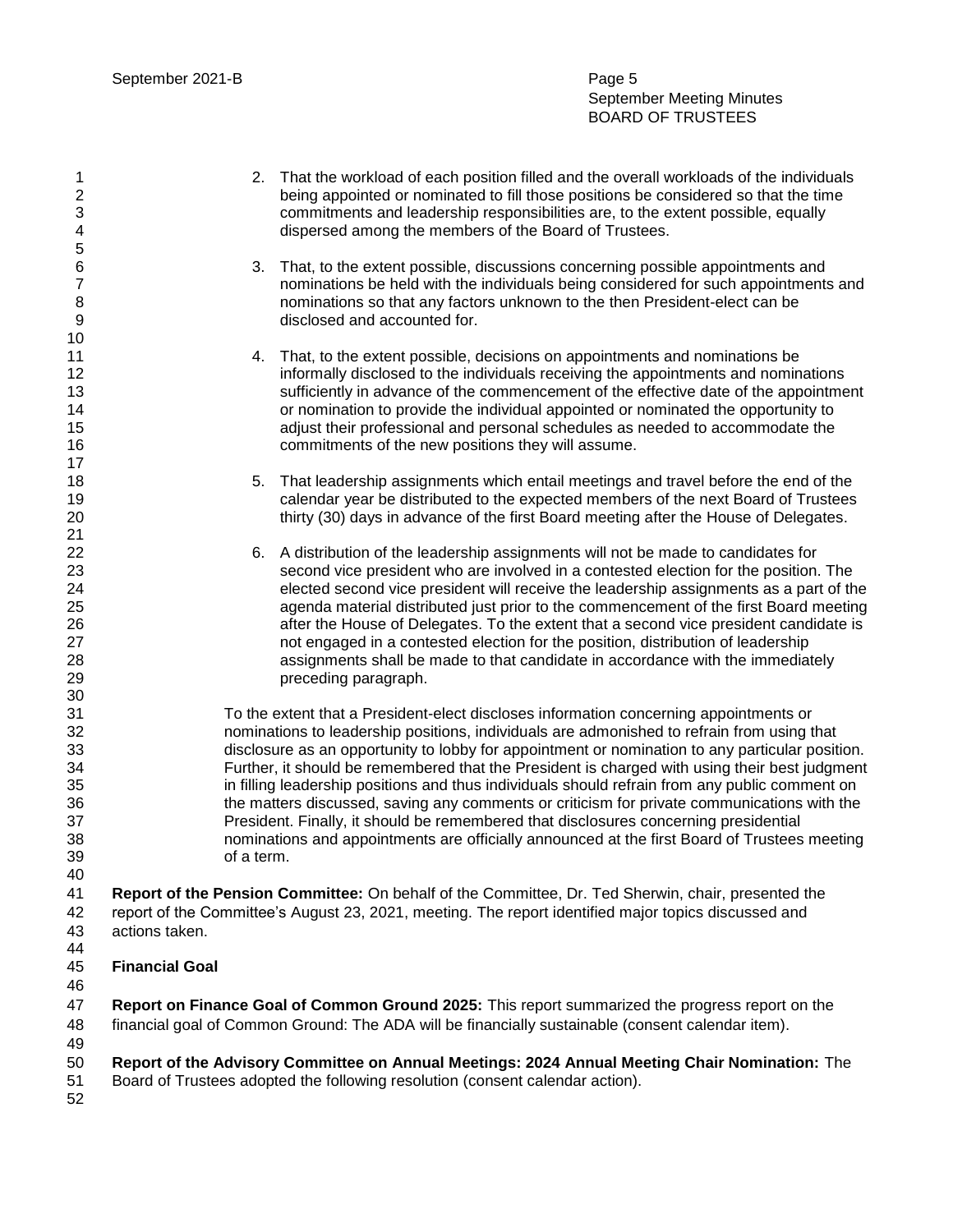| $\mathbf{1}$                  | B-86-2021. Resolved, that Dr. Peter C. Shatz, Georgia, is appointed as the 2024 SmileCon Chair                                                                                           |  |  |
|-------------------------------|------------------------------------------------------------------------------------------------------------------------------------------------------------------------------------------|--|--|
| $\mathbf{2}$                  | to serve immediately upon his appointment.                                                                                                                                               |  |  |
| $\ensuremath{\mathsf{3}}$     |                                                                                                                                                                                          |  |  |
| $\overline{4}$<br>$\,$ 5 $\,$ | Report of the Advisory Committee on Annual Meetings: Timeframe for CAM Nomination of Meeting<br>Chair: The Board of Trustees adopted the following resolution (consent calendar action). |  |  |
| $\,6$                         |                                                                                                                                                                                          |  |  |
| $\overline{7}$<br>$\,8\,$     | B-87-2021. Resolved, that the ADA Board of Trustees approves the following changes to the current<br>CAM Charter (Adopted by the ADA Board of Trustees June 2019):                       |  |  |
| $\boldsymbol{9}$              |                                                                                                                                                                                          |  |  |
| 10                            | Selection of Meeting Chairs of the Meetings: The Committee shall elect the Meeting Chair of                                                                                              |  |  |
| 11                            | the [year] Meeting three-two years prior to the year meeting for which he or she they will                                                                                               |  |  |
| 12                            | serve as Meeting Chair. Members of the Committee interested in that position will submit                                                                                                 |  |  |
| 13                            | their curriculum vitae and statements of interest two months prior to the nominee selection                                                                                              |  |  |
| 14<br>15                      | process.                                                                                                                                                                                 |  |  |
| 16<br>17                      | Each nominee will be given equal time to present a nominating speech to the Committee.<br>The Committee shall select the nominee by majority vote.                                       |  |  |
| 18                            |                                                                                                                                                                                          |  |  |
| 19                            | Report of the Advisory Committee on Annual Meetings: Annual Meeting and House of Delegates                                                                                               |  |  |
| 20                            | Scheduling Recommendation: Ms. Catherine Mills reported on the timing for the House of Delegates in                                                                                      |  |  |
| 21                            | future years and the recommendation for holding the House of Delegates after SmileCon. Following the                                                                                     |  |  |
| 22                            | report, Resolutions B-88 and B-89 were presented for the Board's consideration. On vote, B-88 and B-89                                                                                   |  |  |
| 23                            | were adopted by the Board of Trustees.                                                                                                                                                   |  |  |
| 24                            |                                                                                                                                                                                          |  |  |
| 25<br>26                      | B-88-2021. Resolved, that the 2022 House of Delegates schedule be changed from October 14-17<br>to October 15-18, and be it further                                                      |  |  |
| 27                            |                                                                                                                                                                                          |  |  |
| 28                            | Resolved, that the previous ADA 2022 meeting dates approved at the Board of Trustees September                                                                                           |  |  |
| 29                            | 2017 meeting via Resolution B-94-2017 be rescinded                                                                                                                                       |  |  |
| 30                            |                                                                                                                                                                                          |  |  |
| 31                            | B-89-2021. Resolved, that the 2023 House of Delegates schedule be changed from October 6-9 to                                                                                            |  |  |
| 32                            | October 7-10, and be it further                                                                                                                                                          |  |  |
| 33                            |                                                                                                                                                                                          |  |  |
| 34<br>35                      | Resolved, that any prior dates for the 2023 House of Delegates approved by the Board of Trustees<br>be rescinded.                                                                        |  |  |
| 36                            |                                                                                                                                                                                          |  |  |
| 37                            | Report of the Advisory Committee on Annual Meetings: SmileCon 2021 Status Update Report:                                                                                                 |  |  |
| 38                            | Ms. Catherine Mills and Ms. Kelly Wang gave a comprehensive overview of SmileCon, addressing                                                                                             |  |  |
| 39                            | attendance, health and safety measures and the expectations of the Board members with regard to their                                                                                    |  |  |
| 40                            | participation.                                                                                                                                                                           |  |  |
| 41                            |                                                                                                                                                                                          |  |  |
| 42                            | Report of the Council on Members Insurance and Retirement Programs: Protective Life                                                                                                      |  |  |
| 43                            | Recommendations on ADA Members Insurance Plans 2022 Premium Credits & Royalties: This report                                                                                             |  |  |
| 44                            | was considered during a closed session of the Board of Trustees. In open session, the following resolutions                                                                              |  |  |
| 45                            | were considered and adopted by the Board of Trustees.                                                                                                                                    |  |  |
| 46                            |                                                                                                                                                                                          |  |  |
| 47                            | B-103-2021. Embargoed                                                                                                                                                                    |  |  |
| 48                            |                                                                                                                                                                                          |  |  |
| 49                            | <b>B-104-2021.</b> Embargoed                                                                                                                                                             |  |  |
| 50<br>51                      | <b>Membership Goal</b>                                                                                                                                                                   |  |  |
|                               |                                                                                                                                                                                          |  |  |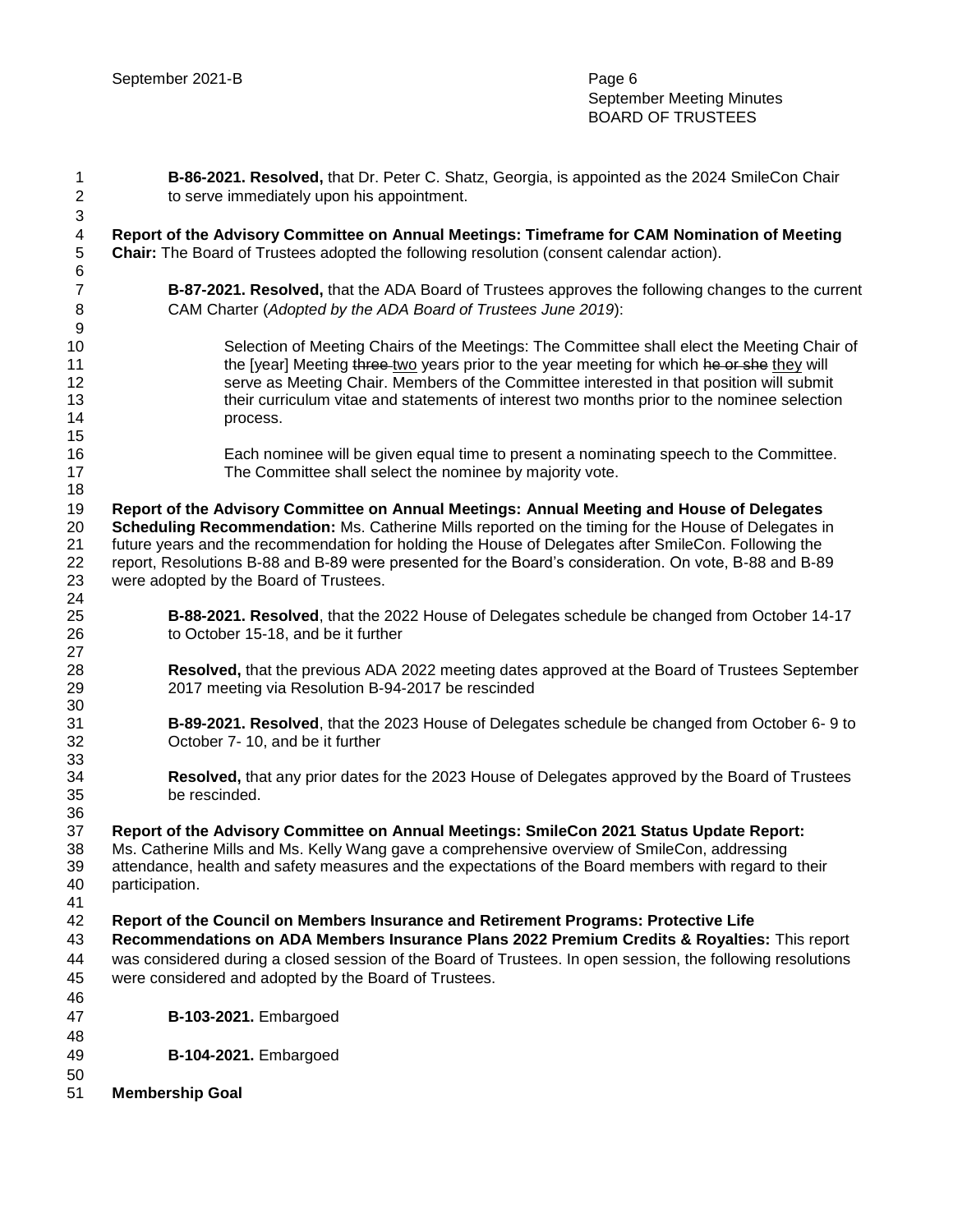| 1                |                                                                                                              |  |  |
|------------------|--------------------------------------------------------------------------------------------------------------|--|--|
| $\mathbf{2}$     | Report on Membership Goal of Common Ground 2025: This report summarized the progress report on the           |  |  |
| 3                | membership goal of Common Ground: The ADA will have sufficient members to be the premier voice for oral      |  |  |
| 4                | health.                                                                                                      |  |  |
| 5                |                                                                                                              |  |  |
| $\,6$            | Report of the Vice President, Member and Client Services: New Auto-Renew Strategy to Impact Early            |  |  |
| $\overline{7}$   | Career and New Dentist Member Growth: This informational report summarized findings, related                 |  |  |
| 8                | recommendations and any required actions relating to the auto-renewal option (consent calendar item).        |  |  |
| $\boldsymbol{9}$ |                                                                                                              |  |  |
| 10               | Report of the New Dentist Committee: Dr. Daniel Hall, chair, New Dentist Committee, provided updates on      |  |  |
| 11               | New Dentist related matters. Resolution B-92 was presented for the Board's consideration. On vote B-92 was   |  |  |
| 12               | adopted by the Board of Trustees.                                                                            |  |  |
| 13               |                                                                                                              |  |  |
| 14               | <b>B-92-2021. Resolved</b> , that Dr. Seth Walbridge, Pennsylvania, be appointed to serve as Chair of the    |  |  |
| 15               | New Dentist Committee for 2021-22 term.                                                                      |  |  |
| 16               |                                                                                                              |  |  |
| 17               | Report of the Institute for Diversity and Leadership: This informational report summarized activities of the |  |  |
| 18               | ADA Institute for Diversity and Leadership and noted the 2021-22 class (consent calendar item).              |  |  |
| 19               |                                                                                                              |  |  |
| 20               | Report of the Vice President, Member and Client Services: Strategic Promotional Incentive for                |  |  |
| 21               | Membership Acquisition: This report summarized the recommendation for a one-time 50% dues reduction          |  |  |
| 22               | for key opportunity segments. Resolution B-93 was moved for the Board's consideration.                       |  |  |
| 23               |                                                                                                              |  |  |
| 24               | <b>B-93. Resolved</b> , that the following opportunity segments be approved to receive a one-time Active     |  |  |
| 25               | Member Promotion incentive of 50% dues reduction in 2022.                                                    |  |  |
| 26               |                                                                                                              |  |  |
| 27               | Racially/Ethnically diverse dentists<br>$\bullet$                                                            |  |  |
| 28               | Women dentists<br>$\bullet$                                                                                  |  |  |
| 29               | New Dentists 3 to 5 years out of dental school<br>$\bullet$                                                  |  |  |
| 30               | Lapsed members 1-3 years<br>$\bullet$                                                                        |  |  |
| 31               | Key states with member impact opportunities based on fourth quarter membership outcomes<br>$\bullet$         |  |  |
| 32               |                                                                                                              |  |  |
| 33               | Dr. Kessler moved to amend B-93 by adding a second resolved clause:                                          |  |  |
| 34               | and be it further                                                                                            |  |  |
| 35<br>36         |                                                                                                              |  |  |
| 37               | Resolved, that a personalized and focused plan of action be targeted to those acquired through the           |  |  |
| 38               | special incentive to promote the value of ADA membership and engage them at the grassroots level.            |  |  |
| 39               |                                                                                                              |  |  |
| 40               | On vote the motion to amend was adopted. Dr. Doroshow made a subsequent motion to amend by                   |  |  |
| 41               | replacing "ADA" with "Tripartite" in the second resolving clause. On vote, the motion to amend was adopted.  |  |  |
| 42               | On vote, B-93, as amended, was adopted by the Board of Trustees.                                             |  |  |
| 43               |                                                                                                              |  |  |
| 44               | B-93-2021. Resolved, that the following opportunity segments be approved to receive a one-time               |  |  |
| 45               | Active Member Promotion incentive of 50% dues reduction in 2022.                                             |  |  |
| 46               |                                                                                                              |  |  |
| 47               | Racially/Ethnically diverse dentists<br>$\bullet$                                                            |  |  |
| 48               | Women dentists<br>$\bullet$                                                                                  |  |  |
| 49               | New Dentists 3 to 5 years out of dental school<br>٠                                                          |  |  |
| 50               | Lapsed members 1-3 years<br>٠                                                                                |  |  |
| 51               | Key states with member impact opportunities based on fourth quarter membership outcomes<br>٠                 |  |  |
|                  |                                                                                                              |  |  |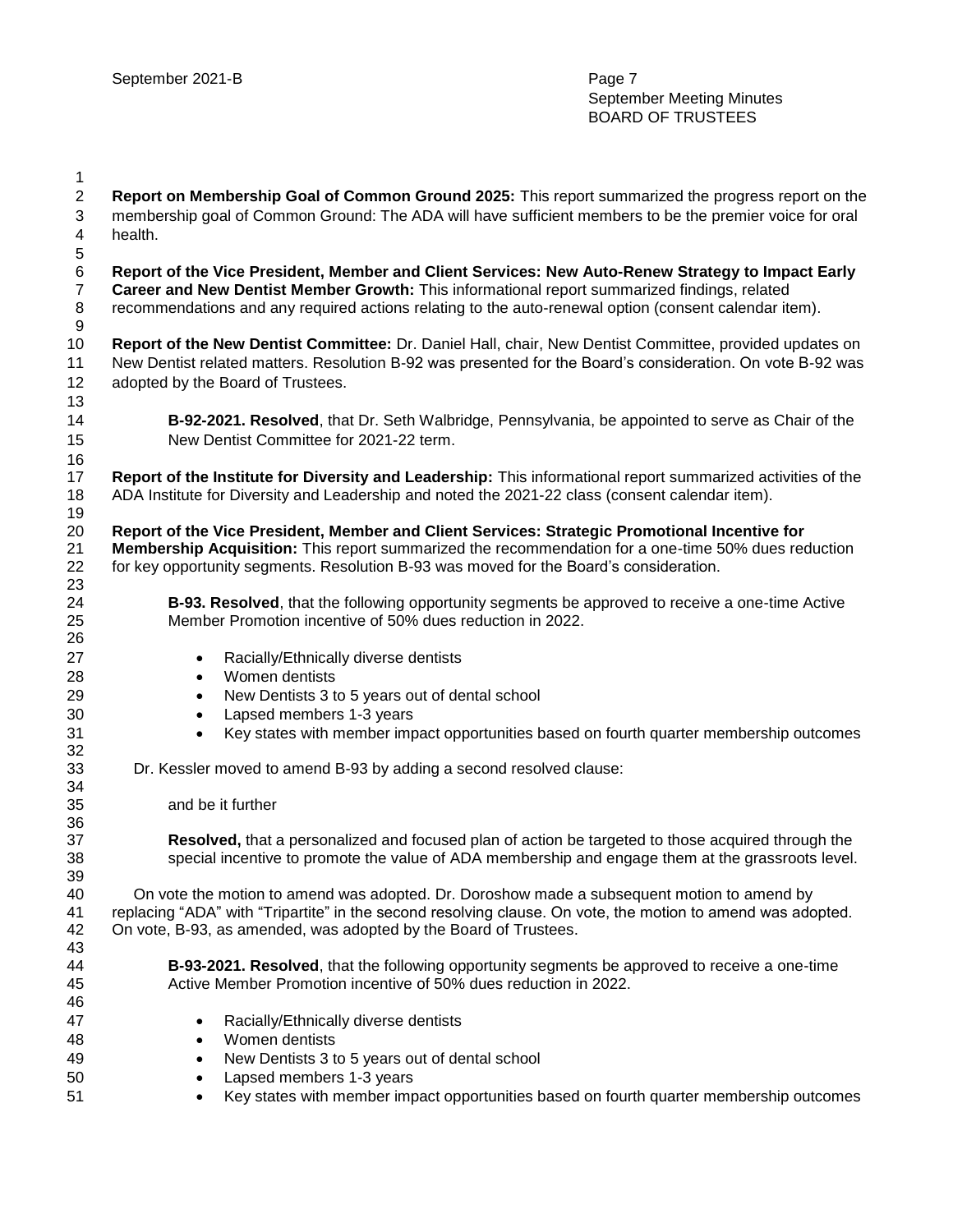| 1                              |                                                                                                                                                             |  |  |
|--------------------------------|-------------------------------------------------------------------------------------------------------------------------------------------------------------|--|--|
| $\overline{\mathbf{c}}$        | and be it further                                                                                                                                           |  |  |
| 3                              |                                                                                                                                                             |  |  |
| 4                              | Resolved, that a personalized and focused plan of action be targeted to those acquired through the                                                          |  |  |
| 5                              | special incentive to promote the value of Tripartite membership and engage them at the grassroots                                                           |  |  |
| 6                              | level.                                                                                                                                                      |  |  |
| $\overline{7}$<br>$\,8\,$<br>9 | Report of the office of Student Affairs: Approval on ASDA Consultants: The Board of Trustees adopted<br>the following resolution (consent calendar action). |  |  |
| 10                             |                                                                                                                                                             |  |  |
| 11                             | B-94-2021. Resolved, that the following nominees for the 2021-2022 ASDA Consultant Program be                                                               |  |  |
| 12                             | approved:                                                                                                                                                   |  |  |
| 13                             |                                                                                                                                                             |  |  |
| 14                             | New Dentist Committee, Mary Jocelyn Nisnisan, University of Texas Houston, 2022<br>$\bullet$                                                                |  |  |
| 15                             | Advisory Committee on Annual Meetings, Maya Giannetti, USC Los Angeles, 2022<br>٠                                                                           |  |  |
| 16                             | Council on Advocacy for Access and Prevention, Onalee Sortino, New York Buffalo, 2022<br>$\bullet$                                                          |  |  |
| 17                             | Council on Communications - Justina Anigbo, Indiana School of Dentistry, 2023<br>$\bullet$                                                                  |  |  |
| 18                             | Council on Dental Benefit Programs, Sammy Huynh, Med Univ. South Carolina, 2023<br>$\bullet$                                                                |  |  |
| 19                             | Council on Dental Education and Licensure, Colton Cannon, Univ. of Minnesota, 2023<br>$\bullet$                                                             |  |  |
| 20                             | Council on Dental Practice, Aaron Buban Univ. of Colorado, 2022<br>$\bullet$                                                                                |  |  |
| 21                             | Council on Ethics, Bylaws and Judicial Affairs, Heather Moore, Univ. MO-Kansas City, 2023<br>$\bullet$                                                      |  |  |
| 22                             | Council on Government Affairs, Jakob Holtzmann, Univ. of Colorado, 2022<br>$\bullet$                                                                        |  |  |
| 23                             | Council on Members Insurance/Retirement Programs, Jonathan Wong, Roseman Univ., 2022<br>$\bullet$                                                           |  |  |
| 24                             | Council on Membership, Michelle Skelton, Columbia Univ., 2022<br>$\bullet$                                                                                  |  |  |
| 25                             | Council on Scientific Affairs, Ryan Kaminsky, Univ of Pennsylvania, 2023<br>$\bullet$                                                                       |  |  |
| 26                             | American Dental Political Action Committee, Mark Pugliese, Boston Univ., 2022<br>$\bullet$                                                                  |  |  |
| 27                             | Joint Commission on National Dental Examinations, Alia Osseiran, Tufts Univ. 2022 and<br>$\bullet$                                                          |  |  |
| 28                             | Tommy Lau, Univ. of Michigan 2024                                                                                                                           |  |  |
| 29                             | Diversity and Inclusion Committee, Sebastian Celis Cifuentes, Columbia Univ. 2022<br>$\bullet$                                                              |  |  |
| 30                             | National Fluoridation Advisory Committee, Ariana Motavalli, USC Los Angeles, 2023<br>$\bullet$                                                              |  |  |
| 31                             |                                                                                                                                                             |  |  |
| 32<br>33                       | <b>Organizational Goal</b>                                                                                                                                  |  |  |
| 34                             | Report on Organizational Capacity Goal of Common Ground 2025: This report summarized the progress                                                           |  |  |
| 35                             | made on the organizational goal of Common Ground: All levels of the ADA will have sufficient organizational                                                 |  |  |
| 36                             | capacity necessary to achieve the goals of the strategic plan (consent calendar item).                                                                      |  |  |
| 37                             |                                                                                                                                                             |  |  |
| 38                             | <b>Public Goal</b>                                                                                                                                          |  |  |
| 39                             |                                                                                                                                                             |  |  |
| 40                             | Report on Public Goal of Common Ground 2025: This report summarized the progress made on the public                                                         |  |  |
| 41                             | goal of Common Ground: The ADA will support the advancement of the health of the public and the success                                                     |  |  |
| 42                             | of the profession. (consent calendar item).                                                                                                                 |  |  |
| 43                             |                                                                                                                                                             |  |  |
| 44                             | Report of the Practice Institute: Update on Dentist Health and Wellness: This informational report                                                          |  |  |
| 45                             | summarized dentist health and wellness activities (consent calendar item).                                                                                  |  |  |
| 46                             |                                                                                                                                                             |  |  |
| 47                             | Report of the Department of Corporate Social Responsibility and Philanthropy: Give Veterans A Smile                                                         |  |  |
| 48                             | Summit: This informational report updated the Board on plans for the GVAS Summit progress. Dr. Stephens                                                     |  |  |
| 49                             | reported there may be a change to the Summit date.                                                                                                          |  |  |
| 50<br>51                       | Report of Senior Vice President, Government and Public Affairs: Federal and State Legislative,                                                              |  |  |
|                                |                                                                                                                                                             |  |  |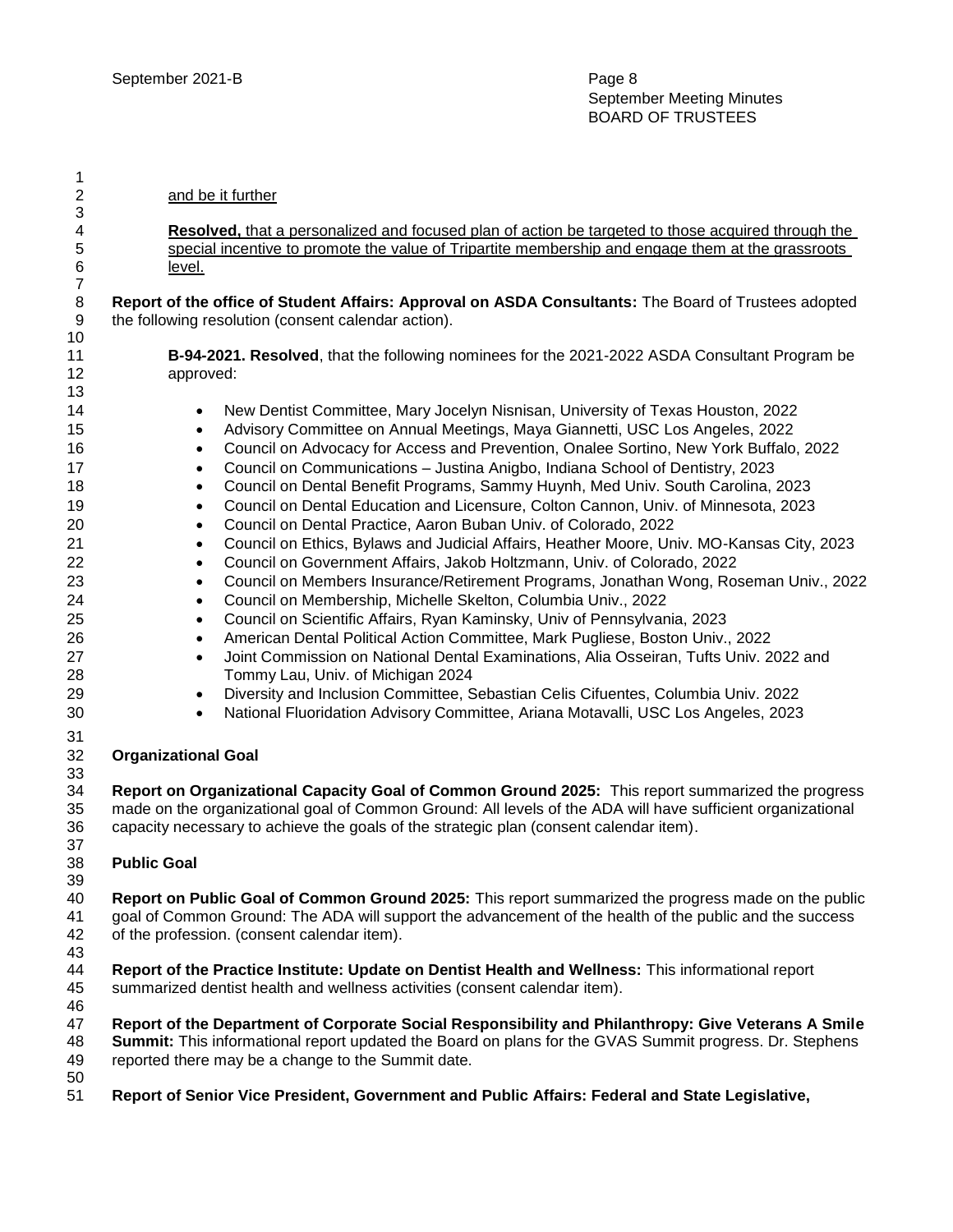**Regulatory, and Public Affairs:** Mr. Graham reported the ADA Washington team is aggressively meeting with Medicare key players on both the House and Senate sides of the Hill. The current plan is to ramp up messaging on serving low income seniors which has been picked up in a favorable way by media. Medicare "Part T" has been incorporated because inclusion in Part B would not be an effective way to approach as written. Part T benefit would resemble a Medicare Advantage plan, as a private entity administered plan. **Report of the Vice President, Member and Client Services: Identifying the Intersection Between Dentists' Values and the Value of ADA Membership – Research Findings Part 1:** This report was presented in concert with the C Space Presentation. The report summarized the qualitative and quantitative research findings about how generation, gender, values, race and ethnicity impact member decisions to join or not join the ADA. **Report of the Practice Institute: Update on the Clinical Data Warehouse/Registry:** This informational report provided updates to the comprehensive clinical data warehouse/registry (consent calendar item). **Legal Affairs Report of the Division of Legal Affairs: Summary of Litigation and Other Matters:** This confidential report was presented in an attorney-client session with the Board. **Subsidiaries and Affiliate Entities Report of ADA Business Innovation Group (ADABIG): ADA Practice Transitions™ Update:** This informational report provided a summary of ADAPT activities (consent calendar item). **ADABEI: Meeting of the Member:** The Board of Trustees recessed its regular session to conventhe Shareholder Meeting of ADABEI. Following the adjournment of the Shareholder Meeting of ADABEI, the regular session of the Board of Trustees was reconvened. **ADASRI: Meeting of the Member:** The regular session of the Board of Trustees was recessed for the purpose of convening the Shareholder Meeting of ADASRI. Following the adjournment of the Shareholder Meeting of ADASRI, the regular session of the Board of Trustees reconvened. **ADAF Presentation:** Dr. Craig Armstrong, chair of the Board, ADAF and Dr. Elizabeth Roberts, interim executive director, ADAF, presented the Board with a draft vision and mission statements of the Foundation, both of which came about after previous discussions with the Board. **Organizational/Other Commission on Dental Accreditation Oral Report:** This report was considered during a closed session of the Board of Trustees. **Report of the Council on Ethics, Bylaws and Judicial Affairs, Selection of Council Chair and Election of Vice Chair for 2021-2022:** This informational report notified the Board of the new chair for the 2021-2022 term. (consent calendar item). **Minamata Convention and Conference of Parties Update and Discussion:** This update and discussion took place during a closed session of the Board of Trustees. In regular session, the Board of Trustees considered and adopted Resolution B-106.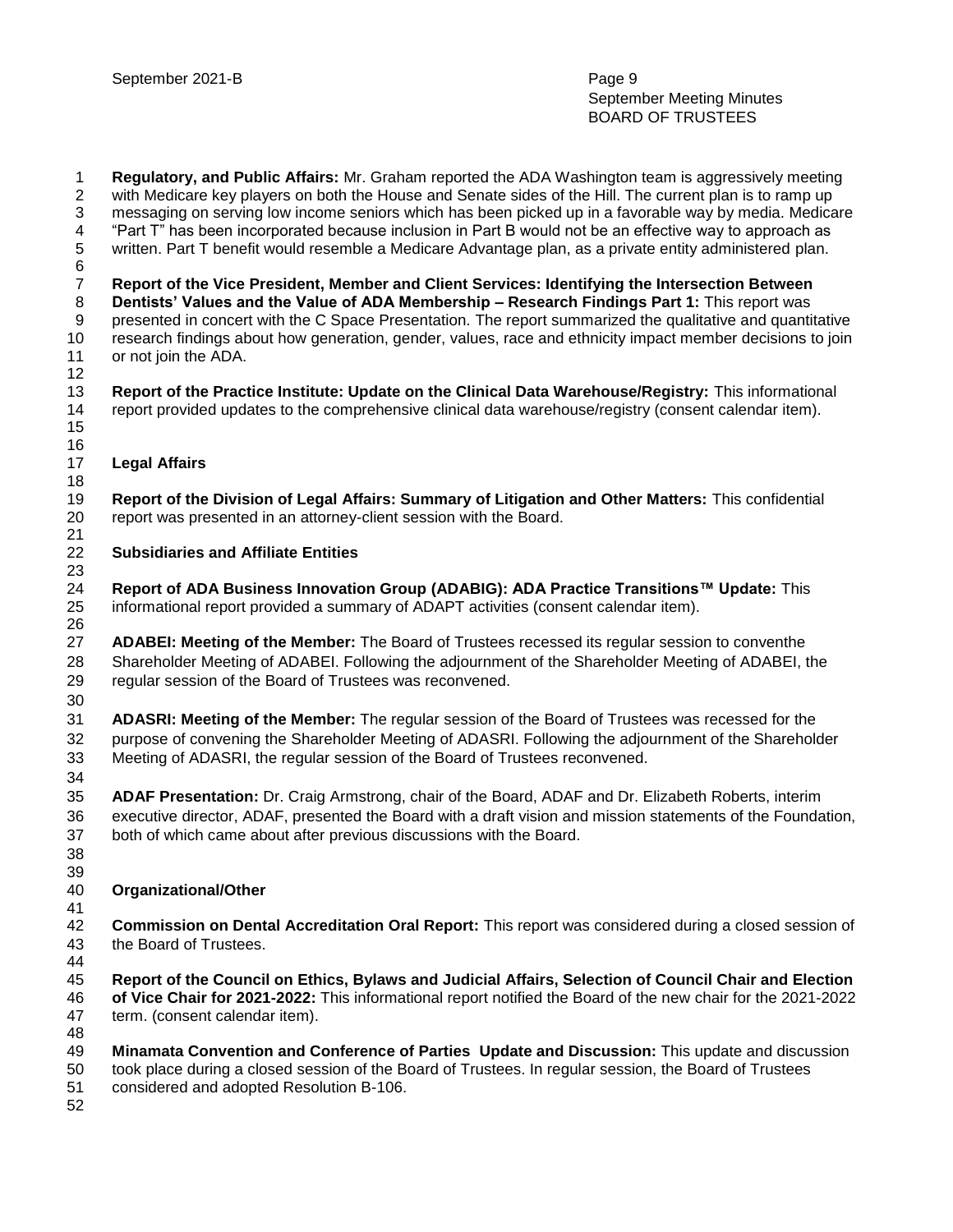**B-106-2021. Resolved,** that the Board supports the American Dental Association strategy to advocate for the current phase down plan on amalgam as put forward by the Minamata convention, and be it further

**Resolved,** that the Board urges the Council on Scientific Affairs to update the policy on amalgam.

6<br>7 **Report of the Senior Vice President, Education and Professional Affairs: Reauthorization of the Admission Test for Dental Hygiene Steering Committee:** This report was prepared to seek reauthorization of the Admission Test for Dental Hygiene Steering Committee, so that the Committee may fulfill its task of launching and validating an admission test for use by dental hygiene programs. Following discussion, Resolution B-91 was moved for the Board's consideration. On vote, B-91 was adopted by the Board of Trustees.

| 14 | B-91-2021. Resolved, that a steering committee be reauthorized for the 2022 term to oversee the     |
|----|-----------------------------------------------------------------------------------------------------|
| 15 | launch and validation of the ADA Admission Test for Dental Hygiene (ATDH), and be it further        |
| 16 |                                                                                                     |
| 17 | Resolved, that the following individuals be reappointed to the Steering Committee for the 2022 term |
| 18 | to oversee the launch and validation of the ADA Admission Test for Dental Hygiene (ATDH):           |
| 19 |                                                                                                     |
| 20 | Dr. Paul Leary, Trustee, Steering Committee Chair<br>$\bullet$                                      |
| 21 | Dr. Stephen M. Lepowsky (CDEL Member)<br>$\bullet$                                                  |
| 22 | Dr. Uri Hangorsky (CDEL Member)<br>$\bullet$                                                        |
| 23 | Donna Warren Morris, RDH, MEd (Dental Hygiene Program Director)<br>$\bullet$                        |
| 24 | Wanda Cloet, RDH, DHS (Dental Hygiene Program Director)<br>$\bullet$                                |
| 25 | Joyce C. Hudson, RDH, MS (Dental Hygiene Program Director)<br>$\bullet$                             |
| 26 | Michelle R. Roman, EdD, MSM, MPH (Dental Hygiene Program Director)<br>$\bullet$                     |
| 27 | Ebony M. Thomas-Butler, MS, BS (Admissions officer)<br>$\bullet$                                    |
| 28 |                                                                                                     |
| 29 | Approval of Proposed 2024 and 2025 Board of Trustees Meeting Dates: The Board of Trustees adopted   |
| 30 | the following resolutions (consent calendar action).                                                |
| 31 |                                                                                                     |
| 32 | B-95-2021. Resolved, that the following 2024 Board of Trustees meeting dates be adopted.            |
| 33 |                                                                                                     |
| 34 | February 9-11 (Friday - Sunday)                                                                     |
| 35 | April 12-14 (Friday - Sunday)                                                                       |
| 36 | June 21-23 (Friday - Sunday)                                                                        |
| 37 | August 23-25 (Friday - Sunday)                                                                      |
| 38 | October (New Board of Trustees Meeting) (Date TBD)                                                  |
| 39 | December 7-9 (Saturday – Monday) (Retreat and Board Meeting-Location TBD)                           |
| 40 |                                                                                                     |
| 41 | B-96-2021. Resolved, that the following 2025 Board of Trustees meeting dates be adopted.            |
| 42 |                                                                                                     |
| 43 | February 7-9 (Friday - Sunday)                                                                      |
| 44 | April 4-6 (Friday - Sunday)                                                                         |
| 45 | June 20-22 (Friday - Sunday)                                                                        |
| 46 | August 22-24 (Friday - Sunday)                                                                      |
| 47 | October 29 (New Board of Trustees Meeting)                                                          |
| 48 | December 6-8 (Saturday - Monday) (Retreat and Board Meeting-Location TBD)                           |
| 49 |                                                                                                     |
| 50 |                                                                                                     |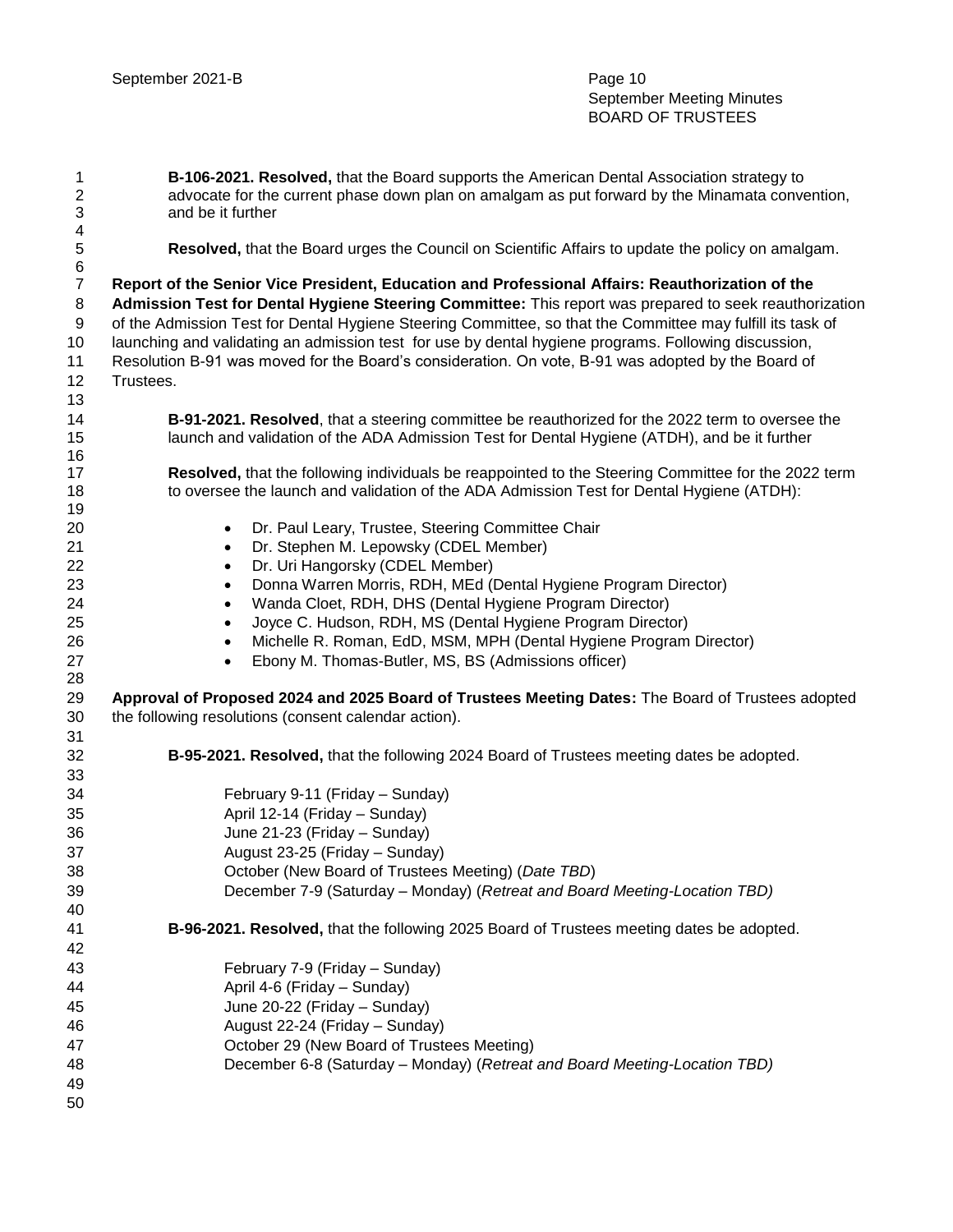**Report of the President:** Dr. Daniel Klemmedson presented an oral report that summarized his activities since the July Board meeting. 

 **Report of the President-elect:** Dr. Cesar Sabates presented an oral report that summarized his activities since the July Board meeting.

 **Report of the Executive Director:** Dr. Kathleen O'Loughlin reported on the state of the Association, including reviewing the Quarterly Management Report.

### **Liaison Reports**

 

 **Report of Dr. Gary Oyster, Liaison to the Council on Ethics, Bylaws and Judicial Affairs:** This informational report summarized the July 30-31, 2021 CEBJA meeting (consent calendar item). 

 **Report of Dr. George Shepley, Liaison to the American Dental Political Action Committee:** Dr. Shepley reported on the July 13, and July 24-25, 2021, ADPAC meetings and updates since the ADPAC discussion following the July Board meeting. 

### **Special Orders of Business/Special Appearances**

 **Identifying the Intersection Between Dentists' Values and the Value of ADA Membership, Research Findings Part 1 Presentation:** Mr. Andrew Johnston, senior consultant, Insights, C Space, and Ms. Kisha Payton, director, DEI Think Tank, C Space, presented the Board with a session on how generational differences, political stances and exchanges about expectations can impact what members gets from their association experiences. 

 **Medicare Forum and Discussion:** Mr. Michael Graham, Dr. Dave Preble, Dr. Krishna Aravamudhan, senior director, Council on Dental Benefit Programs, and Ms. Karin Wittich, executive director, American Association of Oral and Maxillofacial Surgeons, gave a panel presentation explaining the current status of Medicare legislation in Washington. They outlined the proposal at hand, the ADA's position and addressed concerns and questions. 

### **Reports and Resolutions to the House of Delegates**

 **Reports and Resolutions Relating to Reference Committee A** 

**(Budget, Business, Membership and Administrative Matters)**

 **Council on Membership Report 1 to the House of Delegates: Response to Resolution 40-2020:** 

**Request that ADA Explore New Dues Structure Reflecting Evolving Dental Practice Models**

(*Worksheet*:2086) The Board of Trustees voted to transmit Council on Membership Report 1 to the House of

Delegates. (Board of Trustees consent calendar action—no Board discussion)

**Council on Membership Report 2 to the House of Delegates: Report on Pilot for Enhancing Retention** 

**Impact of the Quarter Year Dues Campaign** (*Worksheet*:2091) The Board of Trustees voted to transmit

 Council on Membership Report 2 to the House of Delegates. (Board of Trustees consent calendar action—no Board discussion) 

- **Report 6 of the Board of Trustees to the House of Delegates: Compensation and Contract Relating to the Executive Director** (*Worksheet*:2094) The Board of Trustees voted to transmit Board Report 6 to the
- House of Delegates. (Board of Trustees consent calendar action—no Board discussion)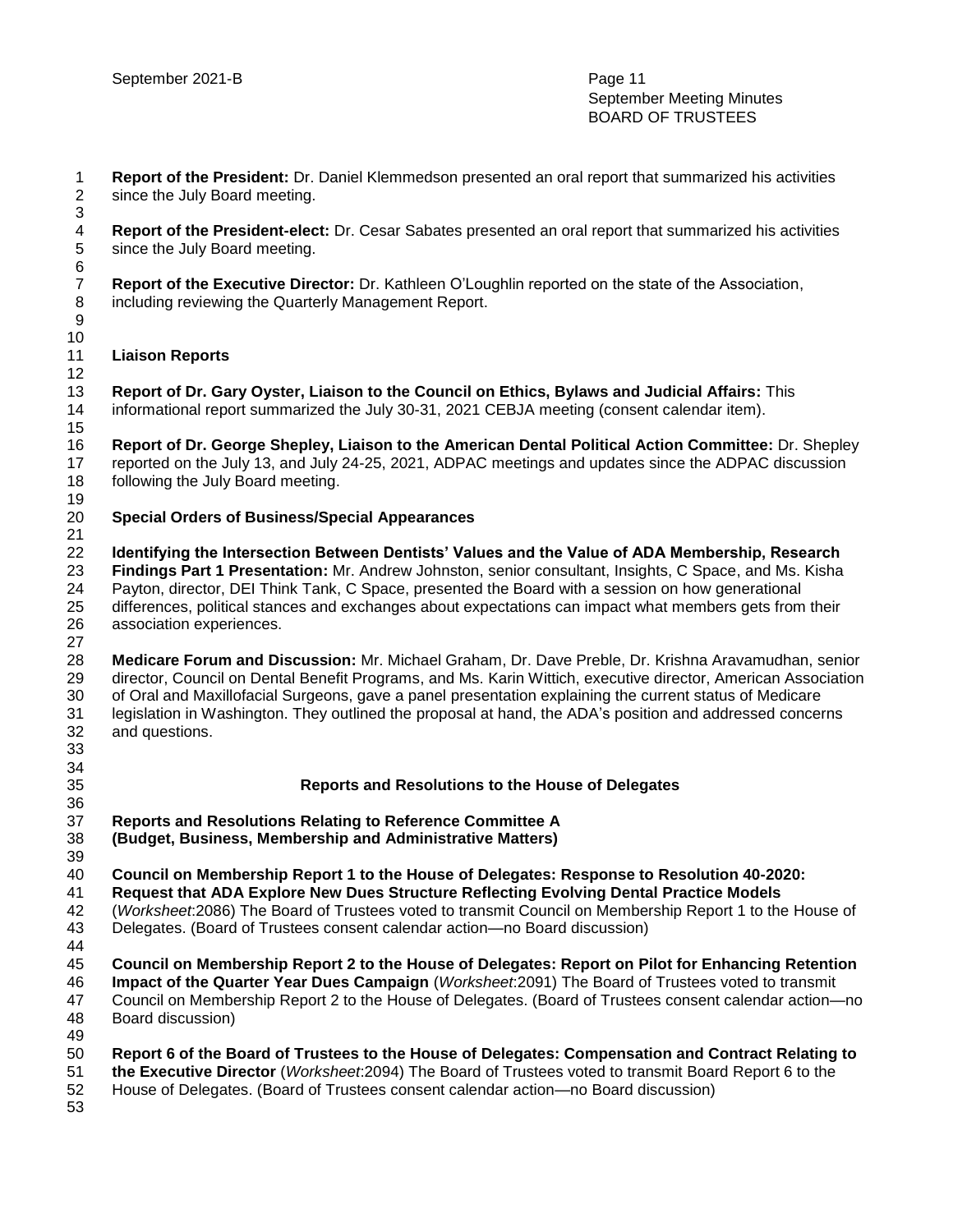**Report 7 of the Board of Trustees to the House of Delegates: ADA Pension Plans** (*Worksheet*:2096) The Board of Trustees voted to transmit Board Report 7to the House of Delegates. (Board of Trustees consent calendar action—no Board discussion) **Report 9 of the Board of Trustees to the House of Delegates: Technology Initiatives, Expenditures and Estimated Future Projects** (*Worksheet*:2105) The Board of Trustees voted to transmit Board Report 9 to the House of Delegates with a recommendation to vote yes. (Board of Trustees consent calendar action—no Board discussion) **Report 10 of the Board of Trustees to the House of Delegates: Board Authorized Pilot Program-Large Group Practice Membership Dues Strategy** (*Worksheet*:2109) The Board of Trustees voted to transmit Board Report 10 to the House of Delegates. (Board of Trustees consent calendar action—no Board discussion) **Council on Membership Resolution 78: Amendment of the Policy, Four-Year Recent Graduate Reduced Dues Program** (*Worksheet*:2114) The Board of Trustees voted to transmit Resolution 78 to the House of Delegates with the recommendation to vote yes. (Board of Trustees consent calendar action—no Board discussion) **Council on Membership Resolution 84: Rescission of the Policy, Qualifications for Membership**  (*Worksheet*:2115) The Board of Trustees voted to transmit Resolution 84 to the House of Delegates with a recommendation to vote yes. (Board of Trustees consent calendar action—no Board discussion) **Eleventh Trustee District Resolution 90: Eliminating Barriers for Underrepresented Minorities into the Dental Profession** (*Worksheet*:2117) Per B-105-2021, the Board of Trustees voted to submit the following comment regarding Resolution 90 to the House of Delegates. Delivered to the House of Delegates absent Board of Trustees evaluation, recommendation or comment due to inadequate process time of resolution. **Reports and Resolutions Relating to Reference Committee B (Dental Benefits, Practice and Related Matters) Council of Dental Benefit Programs Resolution 74: Proposed Policy, Dental Benefits within Affordable Care Act Marketplace and a Public Option** (*Worksheet*:3016) The Board of Trustees voted to transmit Resolution 74 to the House of Delegates with a recommendation to vote yes. (Board of Trustees consent calendar action—no Board discussion) **New York State Dental Association Resolution 79: National Dental Endosseous Implant Registry**  (*Worksheet*:3018) The Board of Trustees voted to transmit Resolution 79 to the House of Delegates with a recommendation to vote no and the following comment. (Vote: 9 Yes—Drs. Armstrong, Fiddler, Kessler, Leary, Leighty, Maranga, Medovic, Rosato, Shepley; 11 No—Drs. Doroshow, Edgar, Harrington, Himmelberger, Liddell, Morrison, Oyster, Rapini, Rodriguez, Sabates, Stephens) The Board appreciates the intent of Resolution 79 submitted by New York State Dental Association. However, the Board believes that establishing a new endosseous implant registry at this time is duplicative, costly and poses significant cybersecurity risks for the Association to manage. Per House Resolution 25H-2018, the ADA is in the process of developing a comprehensive oral health clinical data warehouse through the newly launched (July 2021) [ADA Dental Experience and](https://www.ada.org/resources/research/dental-experience-and-research-exchange/about-the-ada-dental-experience-and-research-exchange)  [Research Exchange \(DERE\)](https://www.ada.org/resources/research/dental-experience-and-research-exchange/about-the-ada-dental-experience-and-research-exchange) program. This is a multi-year, multi-million dollar effort. DERE aims to connect with practice management software systems to automatically extract clinical data from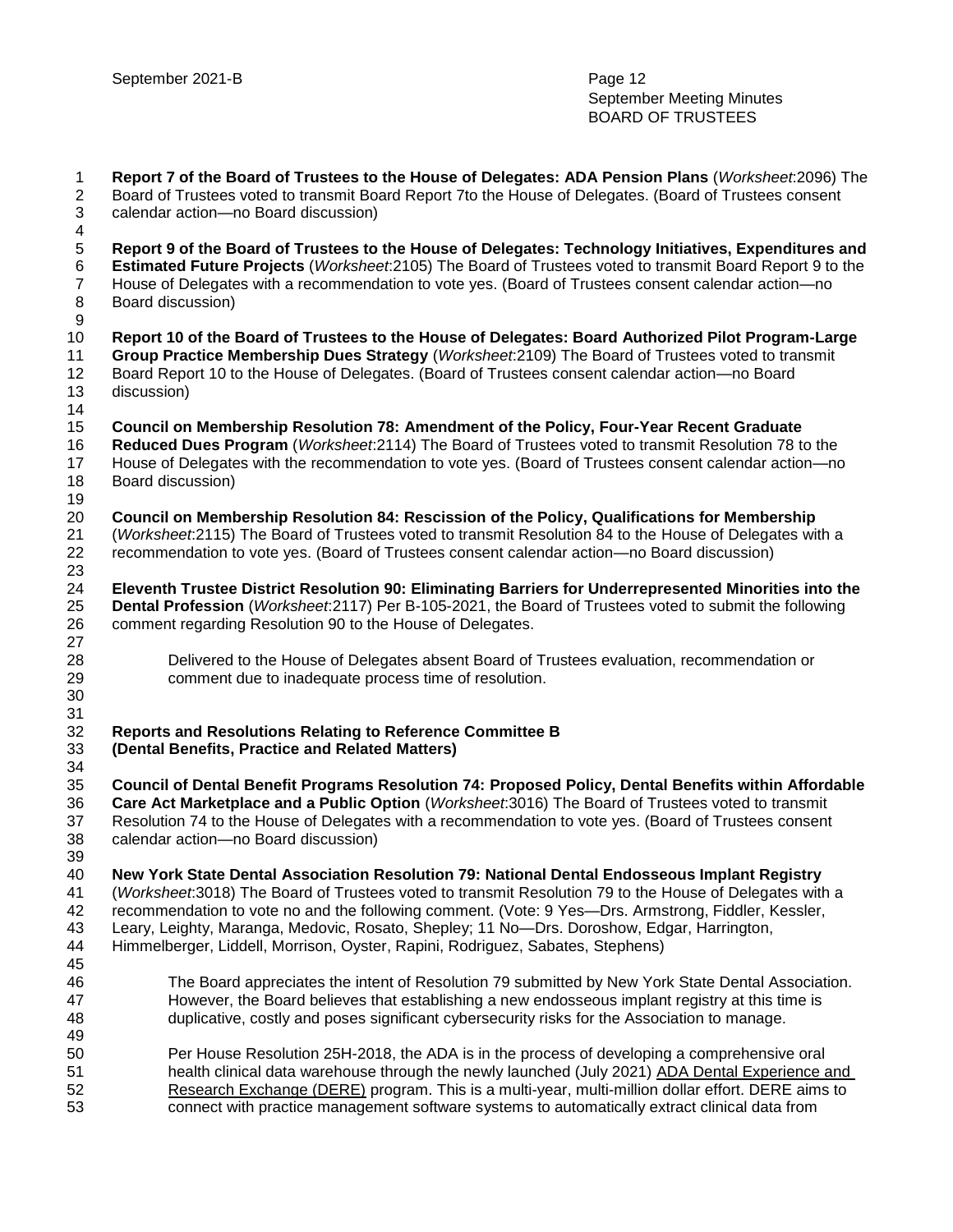September Meeting Minutes BOARD OF TRUSTEES

 Part of the clinical data that could potentially be extracted is information regarding implants available within the patient record. However, most practice management software systems do not capture the Unique Device Identifiers (UDI) on implant product labels as structured data within the patient chart. Feasibility of acquiring UDI information in common formats under these circumstances needs to be explored. The ADA Technical Report No. 1081 on UDI's developed through the Standards Committee on Dental Informatics provides more information on technological challenges associated with UDI implementation at the point of care. Without a means of acquiring this data automatically from patient management software or the FDA, dentists would need to voluntarily enter data into a registry with each surgical placement, separately from all other data entry into their own system. Indications to date are that dentists resist separate data entry in addition to their current workflow.

- In establishing DERE, the ADA has already gained much of the experiential knowledge this investigation would produce. Significant challenges include cybersecurity risks associated with extracting and storing identifiable patient data and the need for every participating dental office to 17 seek consent from each patient before the data could be transmitted to the ADA. Note that the DERE program is specifically designed around a limited data set (as defined by HIPAA), meaning the data is de-identified. Housing identifiable patient data is a risk the ADA determined it did not want to take when establishing DERE.
- While the resolution only seeks an investigation into the establishment of an endosseous registry, we believe that the knowledge gained through the establishment of DERE already exposes known concerns. Therefore, we cannot support additional time and financial resources to assess feasibility of the proposed project.

### **Indiana Dental Association Resolution 85: Addressing the Dental Team Workforce Shortage**

 (*Worksheet*:3020) The Board of Trustees voted to transmit Resolution 85 to the House of Delegates with a recommendation to vote no and the following comment. (Vote: 10 Yes—Drs. Armstrong, Edgar, Fiddler, Himmelberger, Kessler, Leighty, Maranga, Medovic, Rodriguez, Rosato; 10 No—Drs. Doroshow, Harrington, Leary, Liddell, Morrison, Oyster, Rapini, Sabates, Shepley, Stephens) 

 The Board completely understands the workforce concerns that are shared across our Association. This issue would appear to be in the purview of ADEA and their constituents in education. Additionally, the lack of impact measures influenced the Board's decision.

 **Fourteenth Trustee District Resolution 88: Reinstatement of ADA Third Party Payer Concierge Service** (*Worksheet*:3022) Per B-105-2021, the Board of Trustees voted to submit the following comment regarding Resolution 88 to the House of Delegates. 

 Delivered to the House of Delegates absent Board of Trustees evaluation, recommendation or comment due to inadequate process time of resolution.

- **Indiana Dental Association Resolution 89: Addressing Third Party Dental Reimbursement Rates**  (*Worksheet*:3023) Per B-105-2021, the Board of Trustees voted to submit the following comment regarding
- Resolution 89 to the House of Delegates.
- Delivered to the House of Delegates absent Board of Trustees evaluation, recommendation or comment due to inadequate process time of resolution.
- **Fourteenth Trustee District Resolution 93: Developing Safeguards to Protect Employee Dentists**
- (*Worksheet*:3024) Per B-105-2021, the Board of Trustees voted to submit the following comment regarding
- Resolution 93 to the House of Delegates.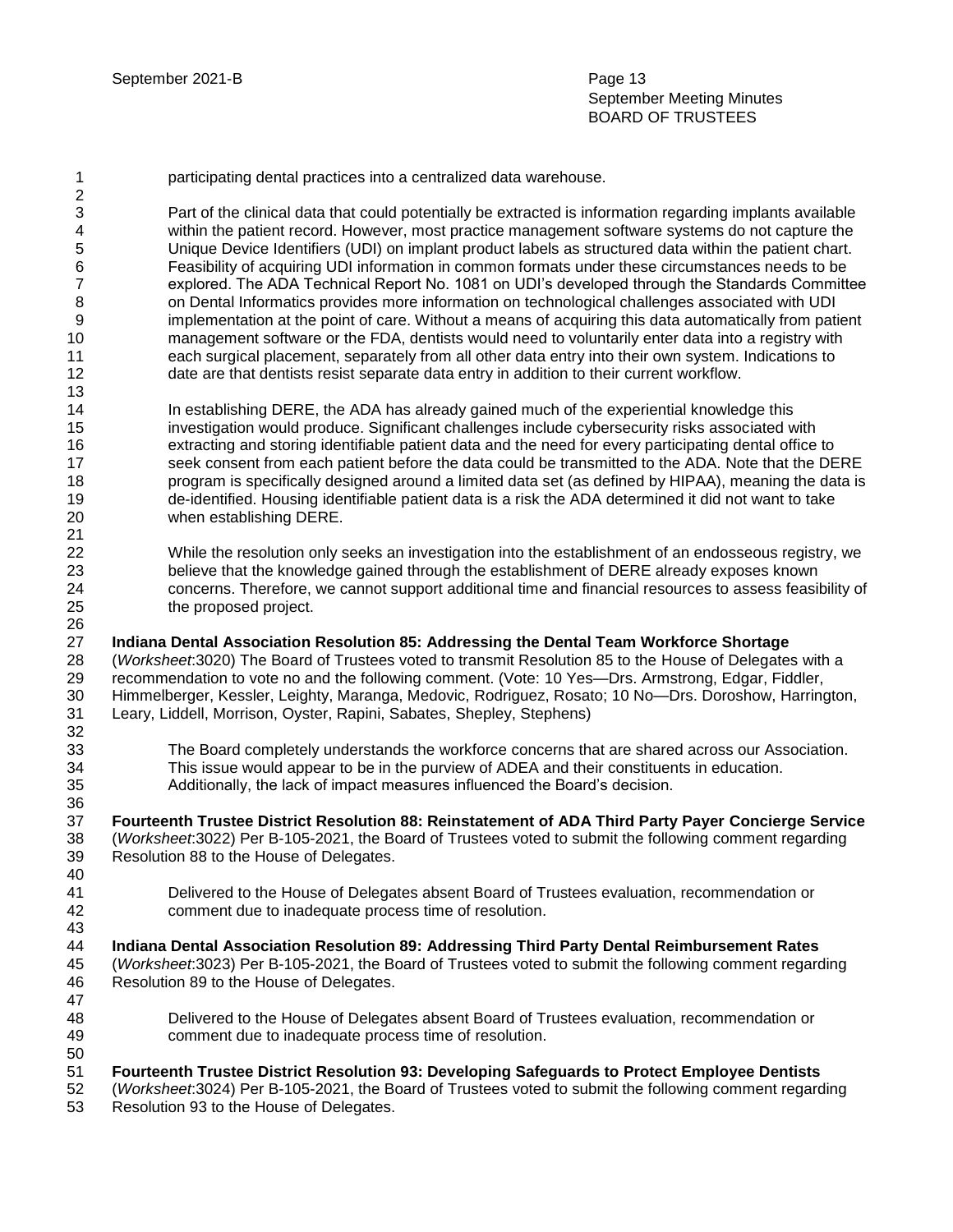| 1                             |                                                                                                                                                                                                                                                                                                                                                                                                                        |
|-------------------------------|------------------------------------------------------------------------------------------------------------------------------------------------------------------------------------------------------------------------------------------------------------------------------------------------------------------------------------------------------------------------------------------------------------------------|
| $\mathbf{2}$<br>3             | Delivered to the House of Delegates absent Board of Trustees evaluation, recommendation or<br>comment due to inadequate process time of resolution.                                                                                                                                                                                                                                                                    |
| 4<br>5<br>6<br>$\overline{7}$ | Fourteenth Trustee District Resolution 96: The Practice of Dentistry and Cannabis (Worksheet:3025)<br>Per B-105-2021, the Board of Trustees voted to submit the following comment regarding Resolution 96 to the<br>House of Delegates.                                                                                                                                                                                |
| 8<br>9<br>10<br>11<br>12      | Delivered to the House of Delegates absent Board of Trustees evaluation, recommendation or<br>comment due to inadequate process time of resolution.                                                                                                                                                                                                                                                                    |
| 13<br>14                      | Reports and Resolutions Relating to Reference Committee C<br>(Dental Education, Science and Related Matters)                                                                                                                                                                                                                                                                                                           |
| 15<br>16<br>17<br>18<br>19    | Report 5 of the Board of Trustees to the House of Delegates: ADA Library and Archives Advisory<br>Board Annual Report (Worksheet.4090) The Board of Trustees voted to transmit Board Report 5 to the<br>House of Delegates. (Board of Trustees consent calendar action-no Board discussion)                                                                                                                            |
| 20<br>21<br>22<br>23          | Ninth District, Co-Sponsored by Districts Two and Thirteen, Resolution 80: Electronic Archiving of<br>State and Component Dental Publications (Worksheet: 4099) The Board of Trustees voted to transmit<br>Resolution 90 with a recommendation to vote yes. (Board of Trustees consent calendar action-no Board<br>discussion)                                                                                         |
| 24<br>25<br>26<br>27<br>28    | Report 8 of the Board of Trustees to the House of Delegates: Resolution 74-2020-Eldercare Work<br>Group-Elder Care Strategies for Continuing Education (Worksheet: 4101) The Board of Trustees voted<br>to transmit Board Report 8 to the House of Delegates. (Board of Trustees consent calendar action-no Board<br>discussion) The Board of Trustees transmitted the following resolution to the House of Delegates. |
| 29<br>30<br>31<br>32          | Resolution 81—Elder Care Strategies for Continuing Education (Worksheet: 4102) The Board of<br>Trustees voted to transmit Resolution 81 to the House of Delegates with recommendation to vote yes. (Board<br>of Trustees consent calendar action-no Board discussion)                                                                                                                                                  |
| 33<br>34<br>35<br>36          | Fourteenth Trustee District Resolution 92: Study Dental School Demographics: All Dental Schools Are<br>Not Created Equal (Worksheet.4104) Per B-105-2021, the Board of Trustees voted to submit the following<br>comment regarding Resolution 92 to the House of Delegates.                                                                                                                                            |
| 37<br>38<br>39                | Delivered to the House of Delegates absent Board of Trustees evaluation, recommendation or<br>comment due to inadequate process time of resolution.                                                                                                                                                                                                                                                                    |
| 40<br>41<br>42<br>43          | Fourteenth Trustee District Resolution 97: Development of Best Practices for the Inclusion of<br>Research with Negative Findings and Failed Replications Studies (Worksheet.4106) Per B-105-2021, the<br>Board of Trustees voted to submit the following comment regarding Resolution 97 to the House of Delegates.                                                                                                    |
| 44<br>45<br>46<br>47          | Delivered to the House of Delegates absent Board of Trustees evaluation, recommendation or<br>comment due to inadequate process time of resolution.                                                                                                                                                                                                                                                                    |
| 48<br>49<br>50<br>51          | Reports and Resolutions Relating to Reference Committee D<br>(Legislative, Health, Governance and Related Matters)                                                                                                                                                                                                                                                                                                     |
| 52<br>53                      | Council on Government Affairs Resolution 29: Rescission of the Policy, Adding the ADA Definition of<br>Dentistry to Existing Dental Regulatory Provisions (Worksheet: 5169) The Board of Trustees voted to                                                                                                                                                                                                             |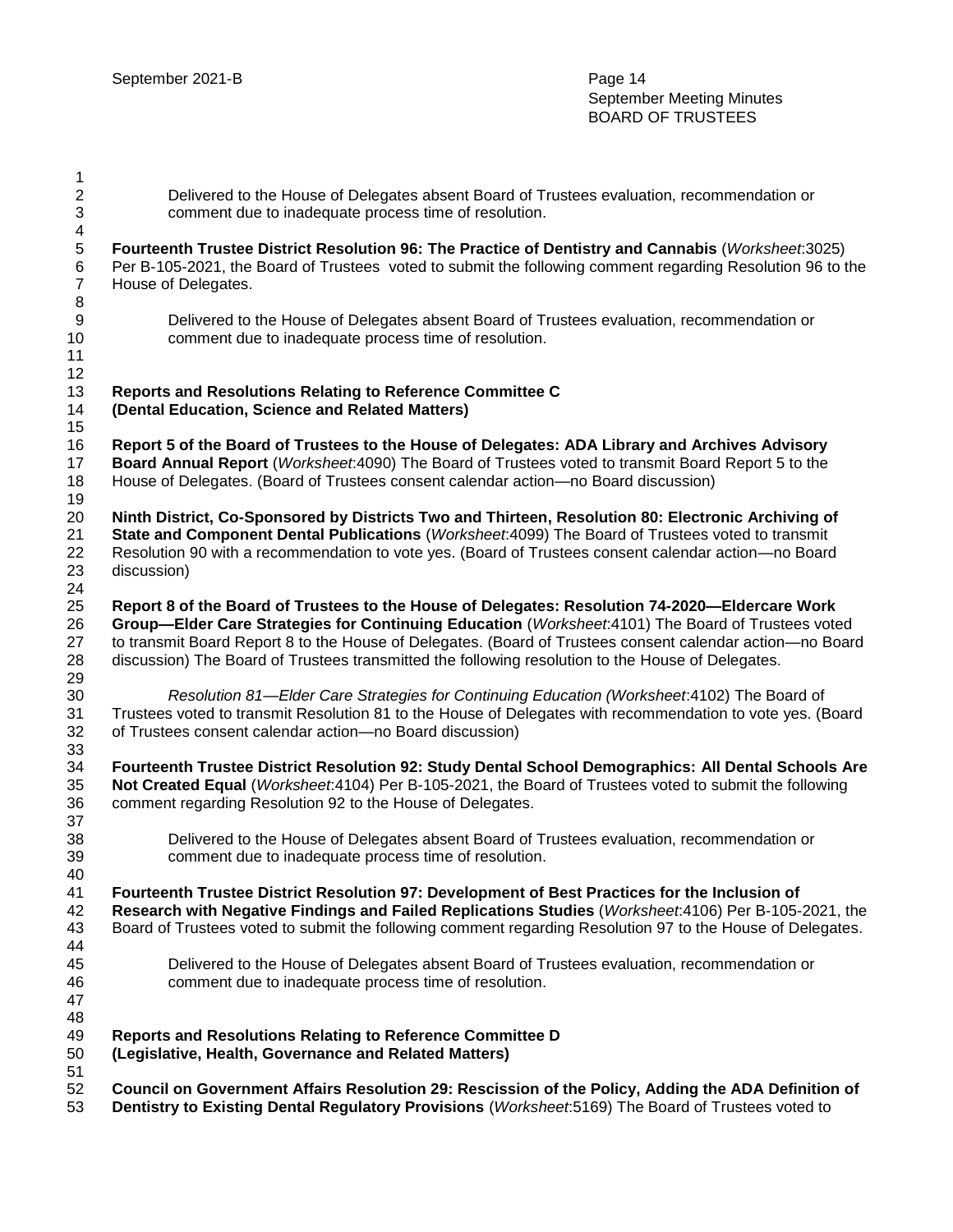| $\mathbf{1}$<br>$\overline{\mathbf{c}}$<br>$\ensuremath{\mathsf{3}}$ | transmit Resolution 29 to the House of Delegates with a recommendation to vote yes. (Board of Trustees<br>consent calendar action-no Board discussion)                                                                                                                                                                                                                                                                                                                                                                                                                                                                                                                                                                                                                                                                                   |
|----------------------------------------------------------------------|------------------------------------------------------------------------------------------------------------------------------------------------------------------------------------------------------------------------------------------------------------------------------------------------------------------------------------------------------------------------------------------------------------------------------------------------------------------------------------------------------------------------------------------------------------------------------------------------------------------------------------------------------------------------------------------------------------------------------------------------------------------------------------------------------------------------------------------|
| $\overline{\mathcal{A}}$<br>$\,$ 5 $\,$<br>$\,6$<br>$\overline{7}$   | Eighth Trustee District Resolution 77: Proposed Amendment to the Comprehensive ADA Policy<br>Statement on Teledentistry (Worksheet: 5173) The Board of Trustees voted to transmit Resolution 77 to the<br>House of Delegates with a recommendation to vote no and the following comment. (Vote: Unanimous)                                                                                                                                                                                                                                                                                                                                                                                                                                                                                                                               |
| 8<br>$\boldsymbol{9}$<br>10<br>11<br>12<br>13<br>14                  | The Board of Trustees appreciates the consideration and effort of the Eighth Trustee District in its<br>proposed amendments to the Comprehensive ADA Policy Statement on Teledentistry, especially in<br>light of the amendments' intent to enhance patient safety. However, the Board of Trustees believes<br>that the amendments may result in unintended negative consequences on existing programs to<br>expand access to care of the underserved. For that reason, the Board does not support the resolution<br>as presented by the Eighth District.                                                                                                                                                                                                                                                                                |
| 15<br>16<br>17<br>18<br>19                                           | Council on Advocacy for Access and Prevention Resolution 82: A Culture of Safety in Dentistry -<br>Voluntary Reporting (Worksheet:5177) The Board of Trustees voted to transmit Resolution 82 to the House<br>of Delegates with a recommendation to vote yes. (Board of Trustees consent calendar action-no Board<br>discussion)                                                                                                                                                                                                                                                                                                                                                                                                                                                                                                         |
| 20<br>21<br>22<br>23<br>24<br>25                                     | Council on Advocacy for Access and Prevention Resolution 83: Establishment of a Medicaid Task<br>Force (Worksheet:5183) The Board of Trustees voted to transmit Resolution 83 to the House of Delegates<br>with a recommendation to vote yes. (Vote: 18 Yes--Drs. Armstrong, Doroshow, Edgar, Fiddler, Harrington,<br>Himmelberger, Kessler, Leary, Leighty, Maranga, Medovic, Morrison, Rapini, Rodriguez, Rosato, Sabates,<br>Shepley, Stephens; 2 No-Drs. Liddell, Oyster)                                                                                                                                                                                                                                                                                                                                                            |
| 26<br>27<br>28<br>29<br>30<br>31<br>32                               | Council on Ethics, Bylaws and Judicial Affairs Resolution 86: Proposed Amendments to the<br>Comprehensive ADA Policy Statement on Teledentistry (Worksheet:5185) The Board of Trustees<br>transmitted Resolution 86 to the House of Delegates with the following comment and recommendation to vote<br>yes on the substitute. (Vote: 19 Yes—Drs. Armstrong, Doroshow, Edgar, Fiddler, Harrington, Himmelberger,<br>Kessler, Leary, Leighty, Liddell, Maranga, Medovic, Morrison, Oyster, Rapini, Rodriguez, Rosato, Shepley,<br>Stephens; 1 No-Dr. Sabates,)                                                                                                                                                                                                                                                                             |
| 33<br>34<br>35<br>36<br>37<br>38<br>39<br>40<br>41<br>42             | The Board was concerned that the statement "As the care provided is equivalent to in-person (face to<br>face) care" implies that there is a single consistent agreed upon standard for the provision and<br>outcome of care provided in person. Additionally, substitution of the word "When", was concerning<br>because it leads to the question of who determines the equivalency of care; a regulator, 3rd party<br>payer or the dentist? For these reasons the Board recommendation is to strike the words "As the<br>care provided is equivalent to in-person (face to face) care," so the sentence now reads: "Insurer<br>reimbursement of services provided must be made at the same rate that would be made for the<br>services when provided in-person, including reimbursement for the teledentistry codes as<br>appropriate." |
| 43<br>44<br>45                                                       | Accordingly, the Board urges adoption of the following substitute resolution:<br>86BS-1. Resolved, that the Comprehensive ADA Policy Statement on Teledentistry                                                                                                                                                                                                                                                                                                                                                                                                                                                                                                                                                                                                                                                                          |
| 46<br>47<br>48                                                       | (Trans.2015:244; 2020:107) be amended as follows (additions double underscored, deletions<br>double stricken):                                                                                                                                                                                                                                                                                                                                                                                                                                                                                                                                                                                                                                                                                                                           |
| 49<br>50                                                             | <b>Comprehensive ADA Policy Statement on Teledentistry</b>                                                                                                                                                                                                                                                                                                                                                                                                                                                                                                                                                                                                                                                                                                                                                                               |
| 51<br>52<br>53                                                       | Teledentistry refers to the use of telehealth systems and methodologies in dentistry.<br>Telehealth refers to a broad variety of technologies and tactics to deliver virtual medical,<br>health, and education services. Telehealth is not a specific service, but a collection of means                                                                                                                                                                                                                                                                                                                                                                                                                                                                                                                                                 |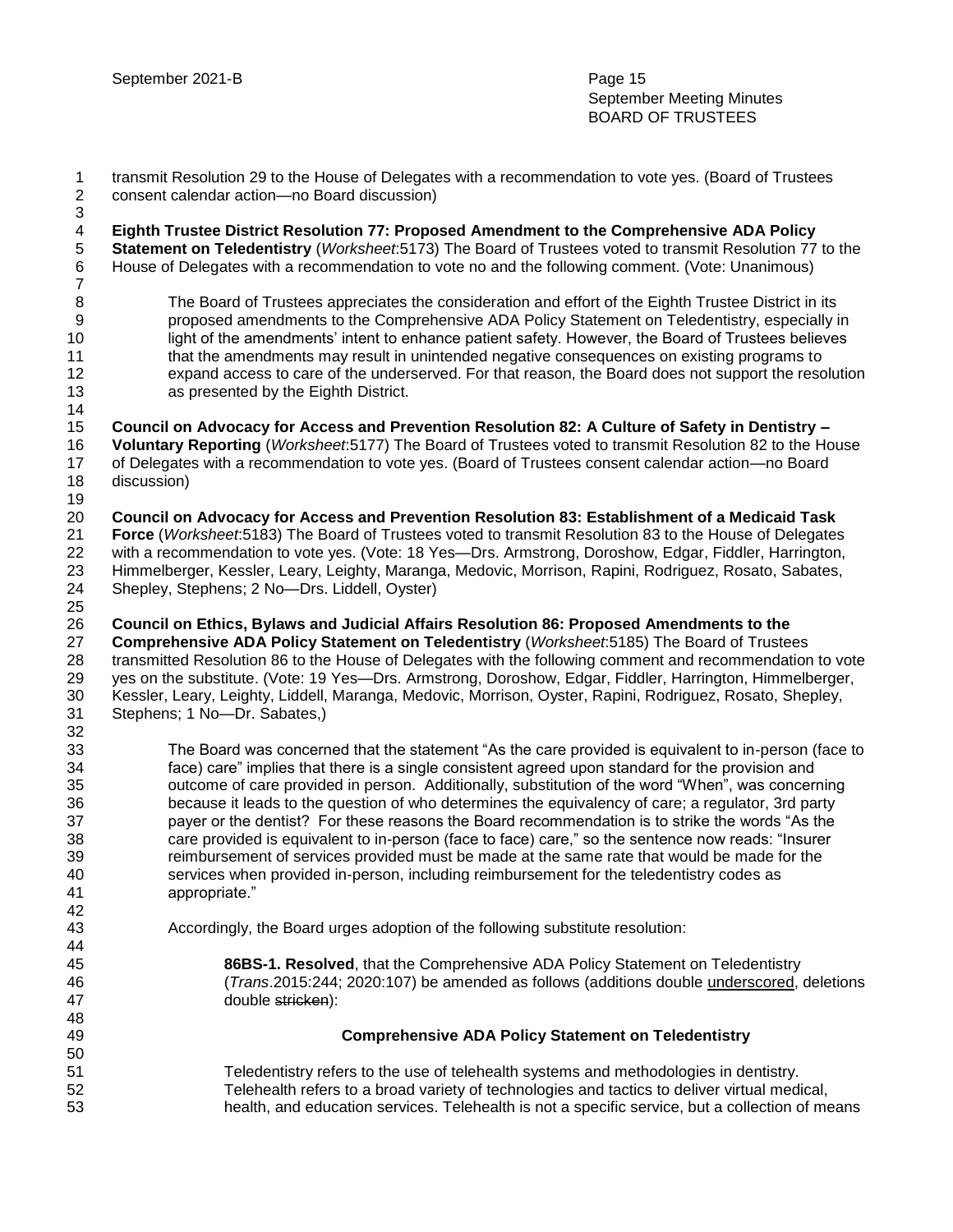| 1                                                                    | to enhance care and education delivery.                                                                                                                                                                                                                                                                                                                                                                                                                                                                                                                                                                                                                                                                                                                                                                                                                                                                                                                                                                                                                                               |
|----------------------------------------------------------------------|---------------------------------------------------------------------------------------------------------------------------------------------------------------------------------------------------------------------------------------------------------------------------------------------------------------------------------------------------------------------------------------------------------------------------------------------------------------------------------------------------------------------------------------------------------------------------------------------------------------------------------------------------------------------------------------------------------------------------------------------------------------------------------------------------------------------------------------------------------------------------------------------------------------------------------------------------------------------------------------------------------------------------------------------------------------------------------------|
| 2<br>3<br>4<br>5<br>6<br>7<br>8                                      | Teledentistry can include patient care and education delivery using, but not limited to, the<br>following modalities:<br>Synchronous (live video): Live, two-way interaction between a person (patient,<br>caregiver, or provider) and a provider using audiovisual telecommunications<br>technology.                                                                                                                                                                                                                                                                                                                                                                                                                                                                                                                                                                                                                                                                                                                                                                                 |
| 9<br>10<br>11<br>12<br>13<br>14                                      | Asynchronous (store and forward): Transmission of recorded health information (for<br>example, radiographs, photographs, video, digital impressions and photomicrographs<br>of patients) through a secure electronic communications system to a practitioner, who<br>uses the information to evaluate a patient's condition or render a service outside of a<br>real-time or live interaction.                                                                                                                                                                                                                                                                                                                                                                                                                                                                                                                                                                                                                                                                                        |
| 15<br>16<br>17<br>18<br>19                                           | Remote patient monitoring (RPM): Personal health and medical data collection from<br>an individual in one location via electronic communication technologies, which is<br>transmitted to a provider (sometimes via a data processing service) in a different<br>location for use in care and related support of care.                                                                                                                                                                                                                                                                                                                                                                                                                                                                                                                                                                                                                                                                                                                                                                 |
| 20<br>21<br>22<br>23                                                 | Mobile health (mHealth): Health care and public health practice and education<br>supported by mobile communication devices such as cell phones, tablet computers,<br>and personal digital assistants (PDA).                                                                                                                                                                                                                                                                                                                                                                                                                                                                                                                                                                                                                                                                                                                                                                                                                                                                           |
| 24<br>25<br>26<br>27<br>28<br>29<br>30                               | General Considerations: While in-person (face to face) direct examination has been<br>historically the most direct way to provide care, advances in technology have expanded the<br>options for dentists to communicate with patients and with remotely located licensed dental<br>team members. The ADA believes that examinations performed using teledentistry can be<br>an effective way to extend the reach of dental professionals, increasing access to care by<br>reducing the effect of distance barriers to care.                                                                                                                                                                                                                                                                                                                                                                                                                                                                                                                                                           |
| 31<br>32<br>33<br>34                                                 | Teledentistry has the capability to expand the reach of a dental home to provide needed<br>dental care to a population within reasonable geographic distances and varied locations<br>where the services are rendered.                                                                                                                                                                                                                                                                                                                                                                                                                                                                                                                                                                                                                                                                                                                                                                                                                                                                |
| 35<br>36<br>37<br>38<br>39<br>40<br>41<br>42<br>43<br>44<br>45<br>46 | In order to achieve this goal, services delivered via teledentistry must be consistent with how<br>they would be delivered in person. Examinations and subsequent interventions performed<br>using teledentistry must be based on the same level of information that would be available in<br>an in-person (face to face) environment, and it is the legal responsibility of the dentist to<br>ensure that all records collected are sufficient for the dentist to make a diagnosis and<br>treatment plan. The treatment of patients who receive services via teledentistry must be<br>properly documented and should include providing the patient with a summary of services. A<br>dentist who uses teledentistry shall have adequate knowledge of the nature and availability of<br>local dental resources to provide appropriate follow-up care to a patient following a<br>teledentistry encounter. A dentist shall refer a patient to an acute care facility or an<br>emergency department when referral is necessary for the safety of the patient or in case of<br>emergency. |
| 47<br>48<br>49<br>50<br>51                                           | As When the care previded is equivalent to in-person (face to face) care, i Insurer<br>reimbursement of services provided must be made at the same rate that it would be made<br>for the services when provided in-person, including reimbursement for the teledentistry codes<br>as appropriate.                                                                                                                                                                                                                                                                                                                                                                                                                                                                                                                                                                                                                                                                                                                                                                                     |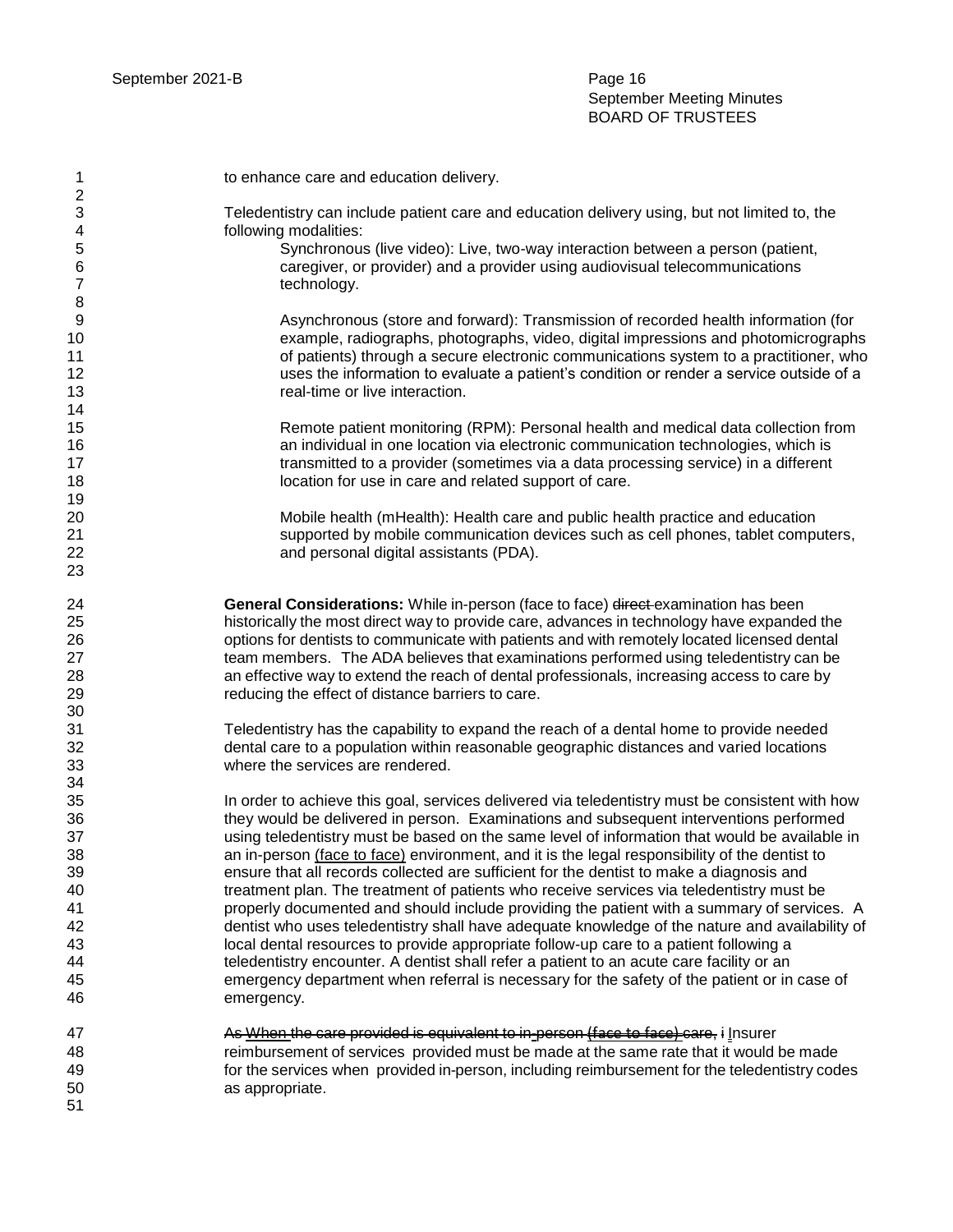| 1<br>$\boldsymbol{2}$<br>3 | Insurer reimbursement of services provided must be made at the same rate that it would be<br>made for the services when provided in-person, including reimbursement for the teledentistry<br>codes as appropriate. |                                                                                                                                                                                                                                                                                                                                                                                                    |  |
|----------------------------|--------------------------------------------------------------------------------------------------------------------------------------------------------------------------------------------------------------------|----------------------------------------------------------------------------------------------------------------------------------------------------------------------------------------------------------------------------------------------------------------------------------------------------------------------------------------------------------------------------------------------------|--|
| 4<br>5<br>6<br>7           |                                                                                                                                                                                                                    | Patients' Rights: Dental patients whose care is rendered or coordinated using teledentistry<br>modalities have the right to expect:                                                                                                                                                                                                                                                                |  |
| 8<br>9<br>10<br>11<br>12   | 1.                                                                                                                                                                                                                 | That any dentist delivering, directing or supervising services to a patient of record<br>using teledentistry technologies will be licensed in the a state or other territory or<br>jurisdiction of the United States, where the patient receives services, or be providing<br>these services as otherwise authorized by the that state's dental board of that state,<br>territory or jurisdiction. |  |
| 13<br>14<br>15             | 2.                                                                                                                                                                                                                 | That any dentist delivering, directing or supervising services to a new patient using<br>teledentistry technologies will be licensed in the state or other territory or<br>jurisdiction of the United States where the patient receives the services.                                                                                                                                              |  |
| 16<br>17<br>18<br>19<br>20 |                                                                                                                                                                                                                    | 23. Access to the name, practice address, telephone number, email address, licensure<br>and board certification qualifications and emergency contact information of the all<br>oral health care practitioners who is providing the provide care via teledentistry<br>techniques in advance of the visit will be made available to the patient prior to such<br>encounter.                          |  |
| 21<br>22<br>23             | 34.                                                                                                                                                                                                                | That the delivery of services through teledentistry technologies will follow evidence-<br>based practice guidelines, to the degree they are available, as a means of ensuring<br>patient safety, quality of care and positive health outcomes.                                                                                                                                                     |  |
| 24<br>25<br>26             | 45.                                                                                                                                                                                                                | That patients will be informed about the identity of the providers collecting or<br>evaluating their information or providing treatment, and of any costs they will be<br>responsible for in advance of the delivery of services.                                                                                                                                                                  |  |
| 27<br>28<br>29             | 56.                                                                                                                                                                                                                | That relevant patient information will be collected prior to performing services using<br>teledentistry technologies and methods including medical, dental, and social<br>history, and other relevant demographic and personal information.                                                                                                                                                        |  |
| 30<br>31<br>32<br>33       |                                                                                                                                                                                                                    | 67. That the provision of services using teledentistry technologies will be properly<br>documented, that and the records and documentation collected will be provided to<br>the patient upon request and that the limitations (if any) of teledentistry encounters<br>should be disclosed to a patient prior to the initiation of any teledentistry encounter.                                     |  |
| 34<br>35<br>36<br>37       | <u>8</u> .                                                                                                                                                                                                         | That any patient has the right to discuss their treatment with any third party. A<br>patient should not be required to agree to any provision that restricts the patient's<br>freedom to bring any concerns about their dental treatment to the attention of an<br>entity of the patient's choosing.                                                                                               |  |
| 38<br>39<br>40             |                                                                                                                                                                                                                    | 79. That services provided using teledentistry technologies and methods include care<br>coordination as a part of a dental home and that the patient's records be made<br>available to any entity that is serving as the patient's dental home.                                                                                                                                                    |  |
| 41<br>42<br>43<br>44       |                                                                                                                                                                                                                    | 810. That the patient will be actively involved in treatment decisions, will be able to<br>choose how they receive a covered service, including considerations for urgency,<br>convenience and satisfaction and without such penalties as higher deductibles, co-<br>payments or coinsurance relative to that of in-person (face to face) services.                                                |  |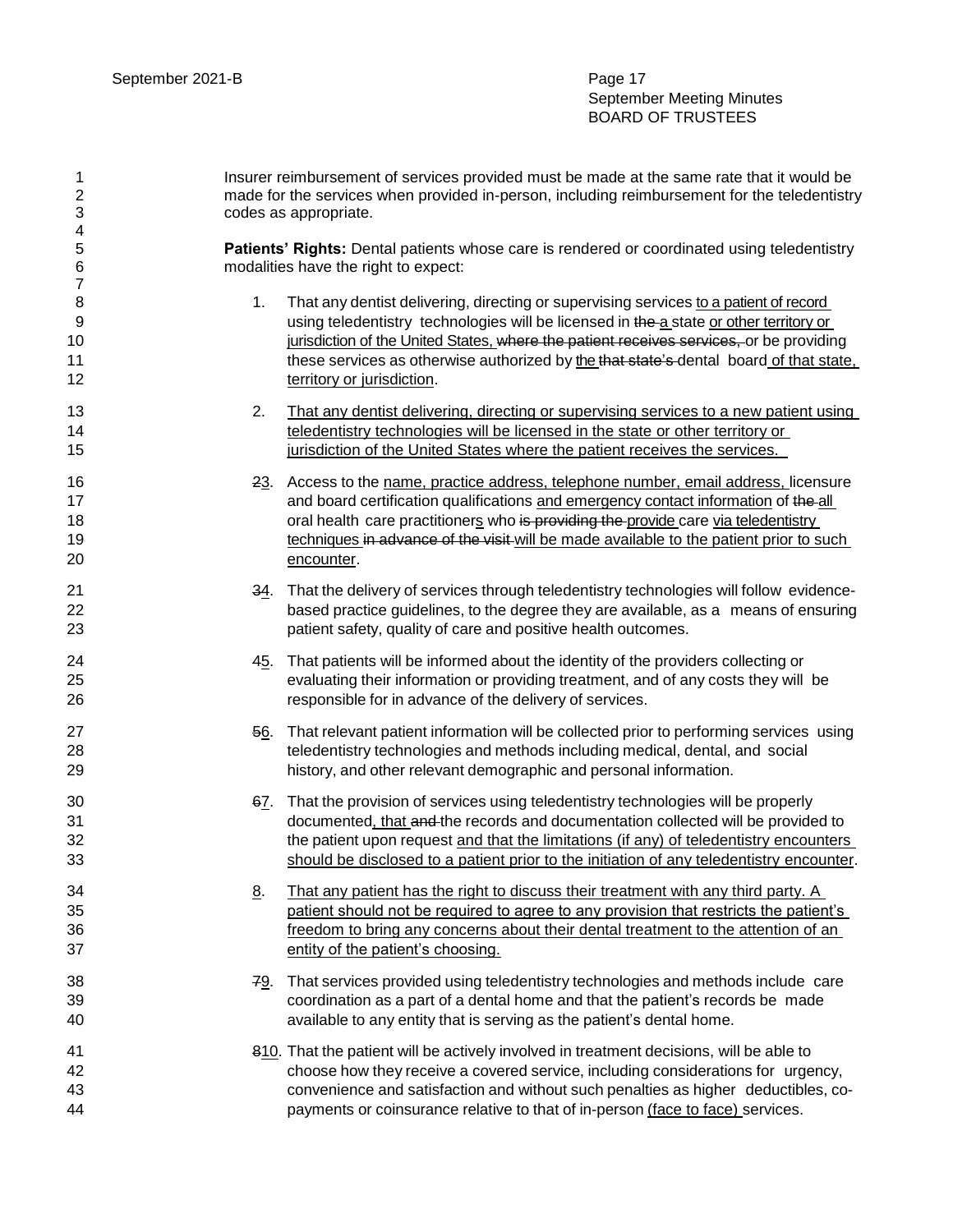1 911. That the dentist shall determine the delivery of services using teledentistry technologies and all services are performed in accordance with applicable laws and regulations addressing the privacy and security of patients' private health information.

 **Quality of Care:** The dentist is responsible for, and retains the authority for ensuring, the safety and quality of services provided to patients using teledentistry technologies and methods. Services delivered via teledentistry should be consistent with in-person (face to face) services, and the delivery of services utilizing these modalities must abide by laws addressing privacy and security of a patient's dental/medical information.

- **Supervision of Allied Dental Personnel:** The extent of the supervision of allied dental **personnel should conform to the applicable dental practice act in the state, territory or indicate in importance is the United States where the patient receives services and where the dentist is licensed.** The dentist should be knowledgeable regarding the competence and qualifications of the allied personnel utilized, and should have the capability of immediately contacting both the allied dental personnel providing service and the patient receiving services. All services delivered by allied dental personnel should be consistent with the ADA Comprehensive Statement on Allied Dental Personnel.
- **Licensure:** Dentists and allied dental personnel who deliver services through teledentistry modalities must be licensed or credentialed in accordance with the laws of the state, territory or jurisdiction in which the dentist practices. Allied dental personnel who deliver services through teledentistry modalities must be licensed or credentialed in accordance with the 22 laws of the state, territory or other jurisdiction in which the patient receives service. The delivery 23 of services via teledentistry must comply with the state's scope of practice laws, regulations 24 or rules applicable to the encounter. Teledentistry cannot be used to expand the scope of **practice or change permissible duties of dental auxiliaries allied dental personnel. The**  American Dental Association opposes a single national federalized system of dental licensure for the purposes of teledentistry.
- **Reimbursement:** Dental benefit plans and all other third-party payers, in both public (e.g. Medicaid) and private programs, shall provide coverage for services using teledentistry technologies and methods (synchronous or asynchronous) delivered to a covered person to the same extent that the services would be covered if they were provided through in-person (face to face) encounters. Coverage for services delivered via teledentistry modalities will be at 33 the same levels as those provided for services provided through in-person (face to face) encounters and not be limited or restricted based on the technology used or the location of 35 either the patient or the provider as long as the health care provider is licensed in the state-where the patient receives service as indicated above.
- **Technical Considerations:** Dentists are encouraged to consider conformance with applicable data exchange standards to facilitate delivery of services via teledentistry modalities. These include, but are not limited to, Digital Imaging and Communications in Medicine (DICOM) standards when selecting and using imaging systems, X12/HL7 for the exchange of information and ICD-9/10-CM/SNOMED/SNODENT for documentation consistency.

**Eleventh Trustee District Resolution 87: Increasing Transparency into the Revenue and Expenses of** 

**Campaigns for Office with Elections Held During the House of Delegates** (*Worksheet*:5194) Per B-105-

 2021, the Board of Trustees voted to submit the following comment regarding Resolution 87 to the House of Delegates.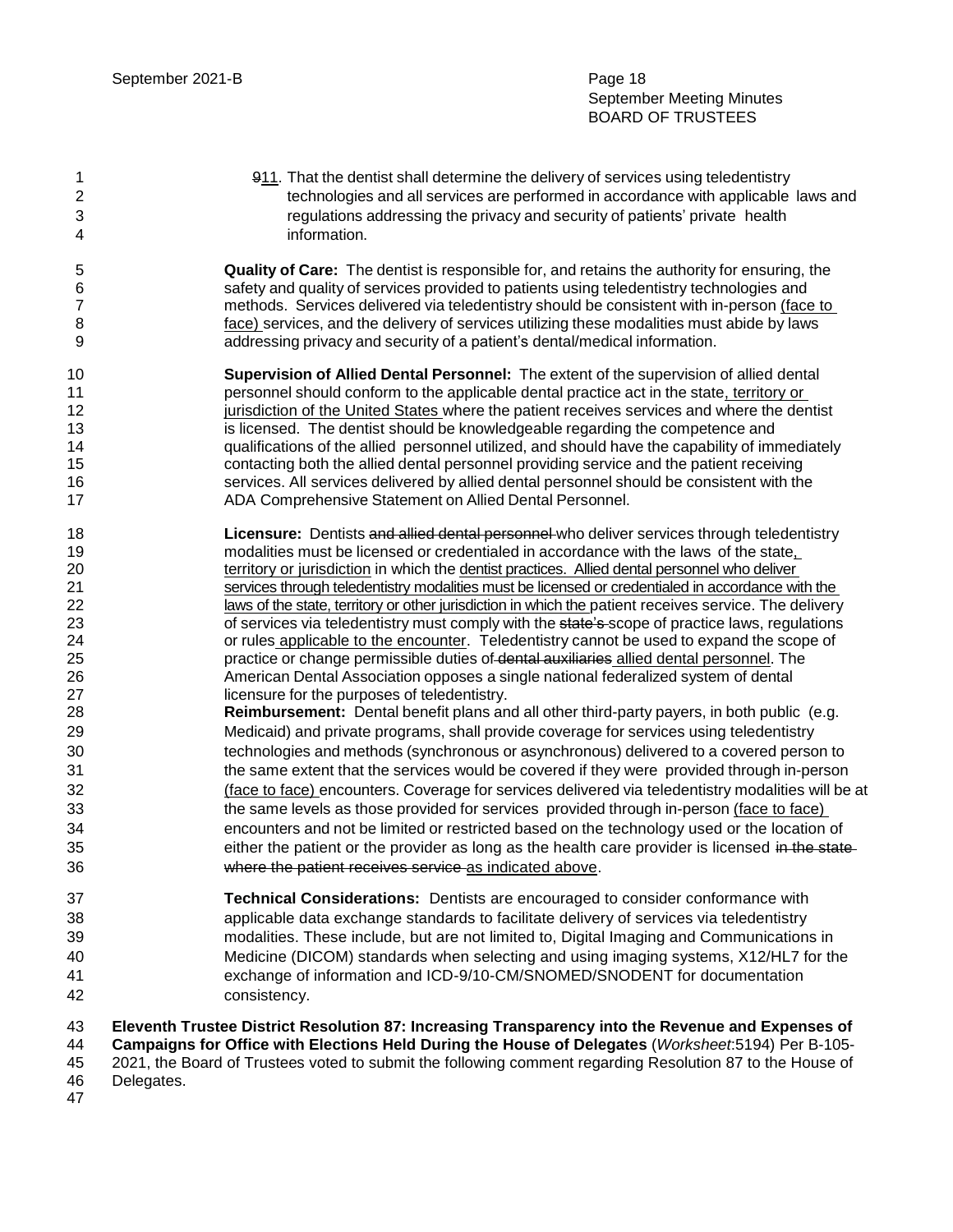| $\mathbf{1}$<br>$\boldsymbol{2}$ | Delivered to the House of Delegates absent Board of Trustees evaluation, recommendation or<br>comment due to inadequate process time of resolution.                                                                                                                                                                                                                                  |
|----------------------------------|--------------------------------------------------------------------------------------------------------------------------------------------------------------------------------------------------------------------------------------------------------------------------------------------------------------------------------------------------------------------------------------|
| 3<br>4<br>5                      | Fourteenth Trustee District Resolution 91: Mid-Level Provider Impact Study (Worksheet:5195) Per B-<br>105-2021, the Board of Trustees voted to submit the following comment regarding Resolution 91 to the House                                                                                                                                                                     |
| 6<br>$\overline{7}$              | of Delegates.                                                                                                                                                                                                                                                                                                                                                                        |
| 8<br>$\boldsymbol{9}$            | Delivered to the House of Delegates absent Board of Trustees evaluation, recommendation or<br>comment due to inadequate process time of resolution.                                                                                                                                                                                                                                  |
| 10                               |                                                                                                                                                                                                                                                                                                                                                                                      |
| 11                               | Fourteenth Trustee District Resolution 94: State Representation and Alternate Delegates                                                                                                                                                                                                                                                                                              |
| 12<br>13<br>14                   | (Worksheet:5196) Per B-105-2021, the Board of Trustees vote to submit the following comment regarding<br>Resolution 94 to the House of Delegates.                                                                                                                                                                                                                                    |
| 15<br>16                         | Delivered to the House of Delegates absent Board of Trustees evaluation, recommendation or<br>comment due to inadequate process time of resolution.                                                                                                                                                                                                                                  |
| 17<br>18<br>19                   | Fourteenth Trustee District Resolution 95: Prioritizing the Mental Health of Dentists (Worksheet:5198)<br>Per B-105-2021, the Board of Trustees voted to submit the following comment regarding Resolution 95 to the                                                                                                                                                                 |
| 20<br>21                         | House of Delegates.                                                                                                                                                                                                                                                                                                                                                                  |
| 22                               | Delivered to the House of Delegates absent Board of Trustees evaluation, recommendation or                                                                                                                                                                                                                                                                                           |
| 23<br>24                         | comment due to inadequate process time of resolution.                                                                                                                                                                                                                                                                                                                                |
| 25<br>26<br>27<br>28<br>29       | Council on Ethics, Bylaws and Judicial Affairs Report 2 to the House of Delegates: Editorial and<br>Conforming Amendments to the ADA Bylaws and the Governance Manual of the American Dental<br>Association (Worksheet:5200) The Board of Trustees voted to transmit the Council's Report to the House<br>Delegates (Board of Trustees consent calendar action-no Board discussion). |
| 30<br>31<br>32<br>33<br>34       | Council on Ethics, Bylaws and Judicial Affairs Report 3 to the House of Delegates: Development of a<br>Statement on the Ethics of Teledentistry Pursuant to Resolution 106H-2020 (Worksheet:5205) The<br>Board of Trustees voted to transmit the Council's Report to the House of Delegates (Board of Trustees<br>consent calendar action-no Board discussion).                      |
| 35<br>36<br>37<br>38<br>39       | Council on Advocacy for Access and Prevention Report 1 to the House of Delegates: Resolution 78-<br>2020-Elder Care Strategies on Intra-Professional Advocacy (Worksheet:5208) The Board of Trustees<br>voted to transmit the Council's Report to the House of Delegates (Board of Trustees consent calendar<br>action-no Board discussion).                                         |
| 40<br>41<br>42<br>43             | Council on Advocacy for Access and Prevention Report 2 to the House of Delegates: Resolution 79-<br>2020-Elder Care Strategies on Long Term Care Facilities (Worksheet:5211) The Board of Trustees voted<br>to transmit the Council's Report to the House of Delegates (Board of Trustees consent calendar action-no<br>Board discussion).                                           |
| 44<br>45<br>46<br>47<br>48<br>49 | Council on Advocacy for Access and Prevention Report 3 to the House of Delegates: Resolution 104-<br>2020 Formulating Innovations to Address Underserved Areas (Worksheet:5214) The Board of Trustees<br>voted to transmit the Council's Report to the House of Delegates (Board of Trustees consent calendar<br>action-no Board discussion).                                        |
| 50<br>51<br>52                   | Council on Advocacy for Access and Prevention Report 4 to the House of Delegates: 2021 Annual<br>Response to Resolution 78H-2019 - Culture of Safety in Dentistry (Worksheet:5217) The Board of<br>Trustees voted to transmit the Council's Report to the House of Delegates (Board of Trustees consent                                                                              |

calendar action—no Board discussion).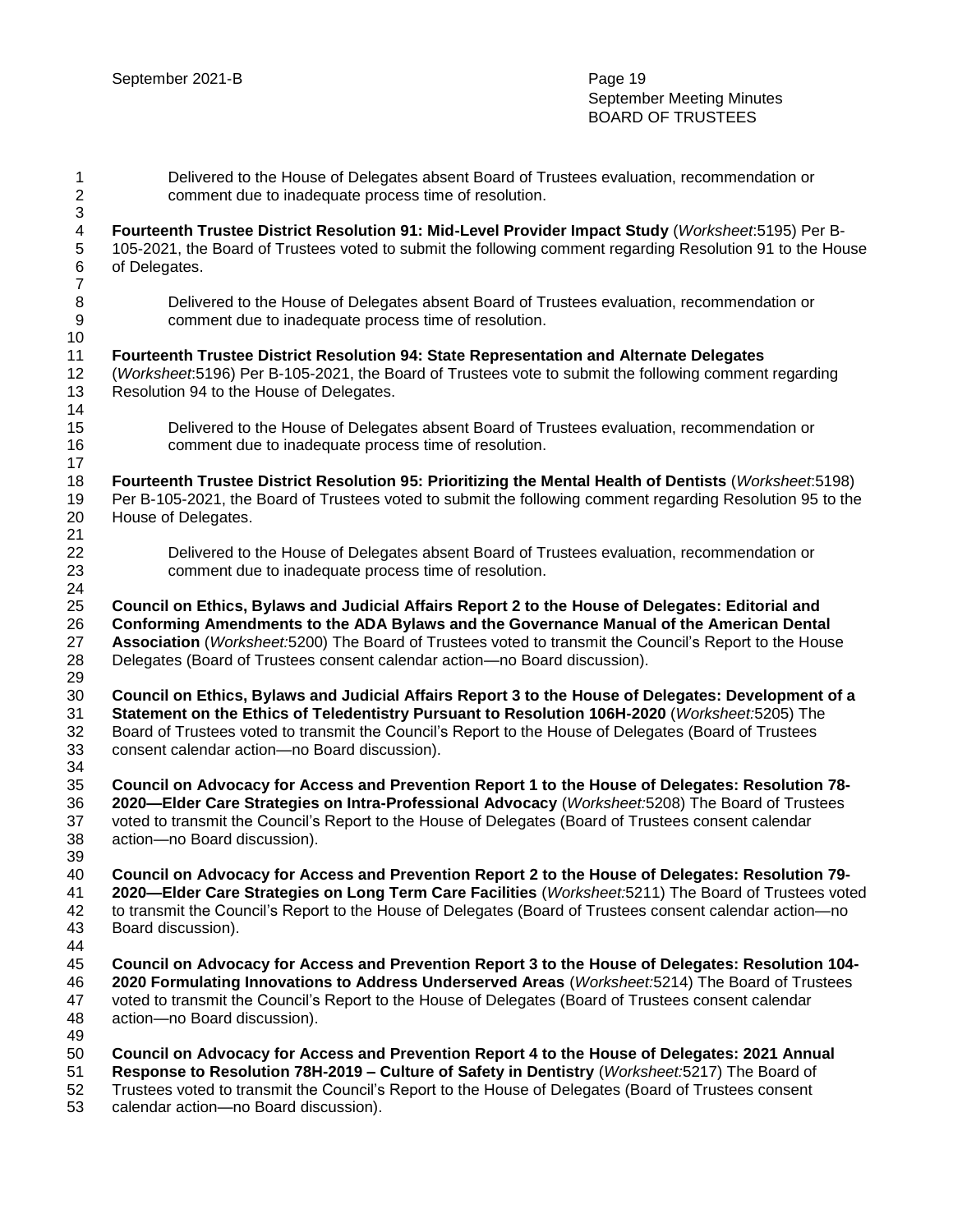### **Report of the Task Force to Study Alternate Student Loan Repayment Strategies (81H-2019)**

- (*Worksheet:*5221) The Board of Trustees voted to transmit Report of the Task Force Report to the House of
- Delegates (Board of Trustees consent calendar action—no Board discussion).

### **Annual Reports**

- The following annual reports were provided to the Board of Trustees for review.
- ADA Business Innovation Group
- ADA Business Enterprises, Inc.
- ADA Foundation
- ADA Science and Research Institute
- Commission for Continuing Education Provider Recognition
- Commission on Dental Accreditation
- Council on Advocacy for Access and Prevention
- Council on Communications
- Council on Dental Benefit Programs
- Council on Dental Education and Licensure
- Council on Dental Practice
- Council on Ethics, Bylaws and Judicial Affairs
- Council on Government Affairs
- Council on Members Insurance and Retirement Programs
- Council on Membership
- Council on Scientific Affairs
- Joint Commission on National Dental Examinations
- National Commission on Recognition of Dental Specialties and Certifying Boards
- 

#### **New Business**

*Transmission of House Resolutions without a Board Vote:* It was reported that the Board was not given adequate time to review House resolutions. Following a discussion, Resolution B-105 was presented for the Board's consideration.

 **B-105. Resolved,** that the Board transmit the following House resolutions to the House of Delegates without a Board vote:

- Eleventh Trustee District Resolution 87, Increasing Transparency Into the Revenue and 39 Expenses of Campaigns for office With Elections Held During the House of Delegates Fourteenth Trustee District Resolution 88, Reinstatement of ADA Third Party Payer 41 Concierge Service **Seventh Trustee District Resolution 89, Addressing Third Party Dental Reimbursement Rates**
- Eleventh Trustee District Resolution 90, A Resolution for the American Dental Association to 44 Take a Leadership Role in Eliminating Barriers for Underrepresented Minorities into the 45 Dental Profession
- Fourteenth Trustee District Resolution 91, Mid-Level Provider Impact Study
- **Fourteenth Trustee District Resolution 92, Study Dental School Demographics: All Dental 601** Schools Are Not Created Equal
- Fourteenth Trustee District Resolution 93, Developing Safeguards to Protect Employee 50 Dentists
- Fourteenth Trustee District Resolution 94, State Representation and Alternate Delegates
- Fourteenth Trustee District Resolution 95, Prioritizing the Mental Health of Dentists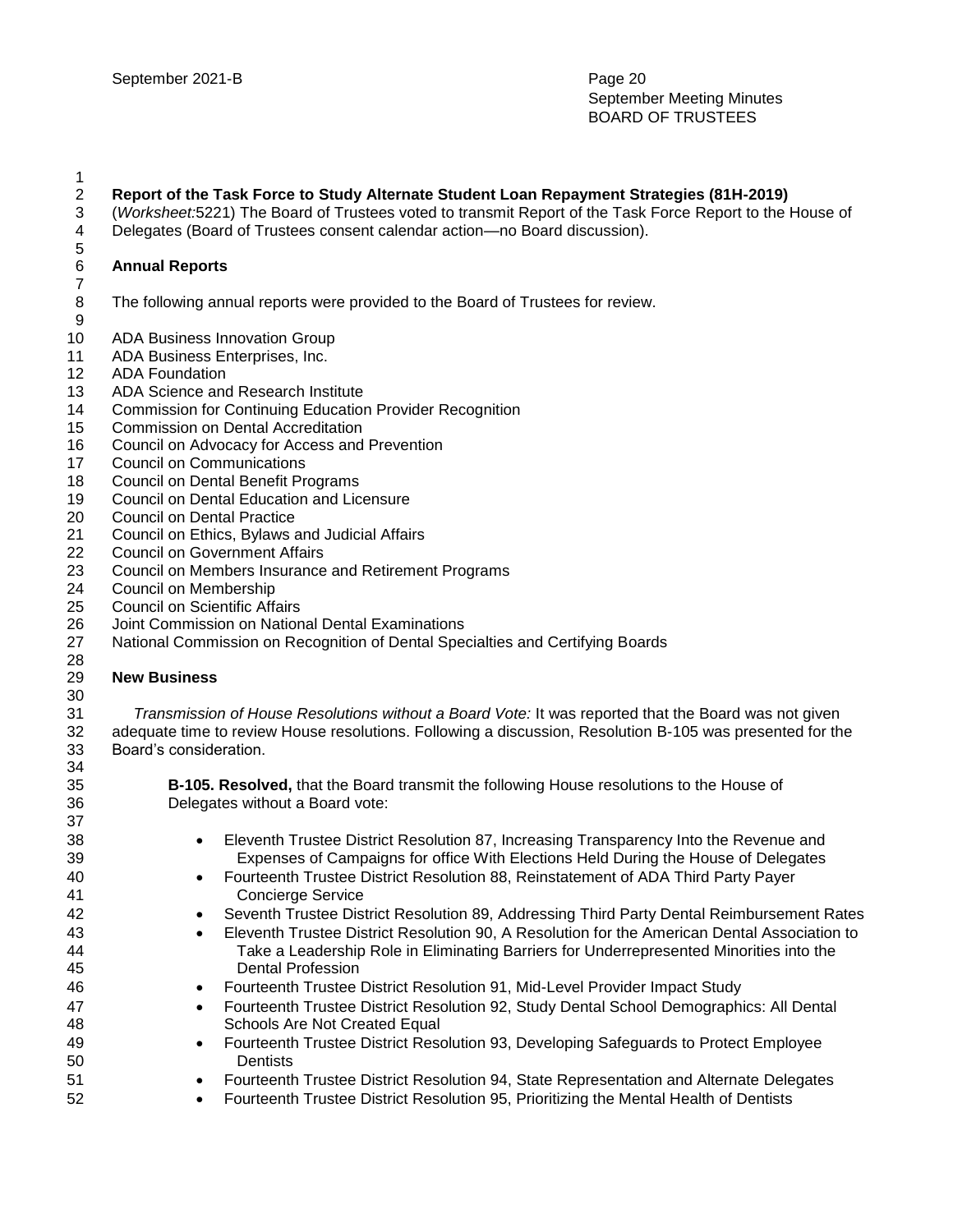- 1 Fourteenth Trustee District Resolution 96, Practice of Dentistry and Cannabis Fourteenth Trustee District Resolution 97, Development of Best Practices for Inclusion of 3 Research with Negative Findings and Failed Replication Studies A motion was made to postpone consideration of the resolution until later in the meeting. On vote, the motion to postpone was not adopted. A subsequent motion was made to postpone definitely consideration of the discussion for a special meeting of the Board of Trustees. On vote, the motion to postpone consideration for a special meeting was not adopted. On vote, Resolution B-105 was adopted by the Board. **B-105-2021. Resolved,** that the Board transmit the following House resolutions to the House of Delegates without a Board vote: **Eleventh Trustee District Resolution 87, Increasing Transparency Into the Revenue and**  Expenses of Campaigns for office With Elections Held During the House of Delegates **Fourteenth Trustee District Resolution 88, Reinstatement of ADA Third Party Payer**  Concierge Service **Seventh Trustee District Resolution 89, Addressing Third Party Dental Reimbursement Rates Eleventh Trustee District Resolution 90, A Resolution for the American Dental Association to**  Take a Leadership Role in Eliminating Barriers for Underrepresented Minorities into the Dental Profession **Fourteenth Trustee District Resolution 91, Mid-Level Provider Impact Study Fourteenth Trustee District Resolution 92, Study Dental School Demographics: All Dental Capacity**  Schools Are Not Created Equal Fourteenth Trustee District Resolution 93, Developing Safeguards to Protect Employee Dentists Fourteenth Trustee District Resolution 94, State Representation and Alternate Delegates **Fourteenth Trustee District Resolution 95, Prioritizing the Mental Health of Dentists**  Fourteenth Trustee District Resolution 96, Practice of Dentistry and Cannabis Fourteenth Trustee District Resolution 97, Development of Best Practices for Inclusion of Research with Negative Findings and Failed Replication Studies *Standing Committee Meeting Schedules:* The Board discussed the options and logistics of in-person vs. virtual meetings for committees. **Closed Session** Closed sessions were held at various times during the September 12–14, 2021, meeting of the Board of Trustees. The detailed minutes of the closed session are separately recorded; however, any non-confidential actions taken by the Board are reflected in the minutes of the regular sessions of the meeting. Report of the Council on Members Insurance and Retirement Programs: Protective Life Recommendations on ADA Members Insurance Plans 2022 Premium Credits & Royalties Commission on Dental Accreditation Oral Report Minamata Convention and Conference of Parties Update and Discussion
- **Attorney-Client Session**

An attorney-client session of the Board of Trustees was held on Sunday, September 12, 2021